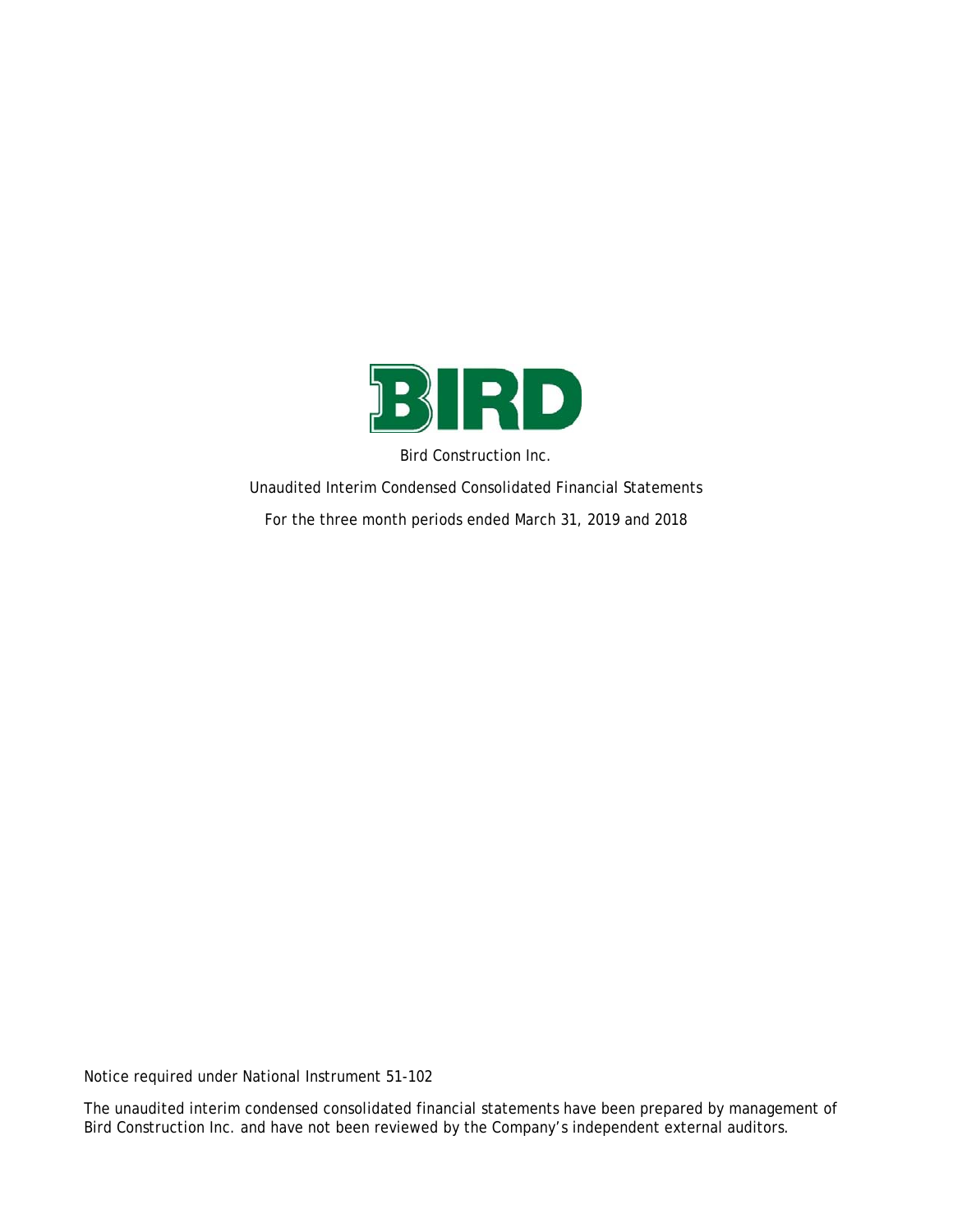### **BIRD CONSTRUCTION INC. CONSOLIDATED STATEMENTS OF FINANCIAL POSITION As at March 31, 2019 and December 31, 2018 (in thousands of Canadian dollars)**

| (unaudited)                                        |                | March 31,       | December 31,    |
|----------------------------------------------------|----------------|-----------------|-----------------|
|                                                    | Note           | 2019            | 2018            |
| ASSETS                                             |                |                 |                 |
| Current assets:                                    |                |                 |                 |
| Cash                                               | 23             | \$<br>101,764   | \$<br>157,151   |
| Bankers' acceptances and short-term deposits       | 23             | 5,377           | 1,769           |
| Short-term investments                             |                |                 | 1,705           |
| Accounts receivable                                | 8              | 314,636         | 337,663         |
| Contract assets                                    |                | 32,887          | 28,412          |
| Contract assets - alternative finance projects     | $\overline{7}$ | 11,288          | 7,126           |
| Inventory<br>Prepaid expenses                      |                | 654<br>2,642    | 840<br>2,566    |
| Income taxes recoverable                           |                | 9,613           | 5,559           |
| Investments held for sale                          | 10             | 3,657           | 3,762           |
| Other assets                                       | 9              | 29              |                 |
| Total current assets                               |                | 482,547         | 546,553         |
| Non-current assets:                                |                |                 |                 |
| Other assets                                       | 9              | 6,059           | 6,852           |
| Property and equipment                             | 11             | 44,199          | 43,153          |
| Right-of-use assets                                | 11             | 29,993          | 13,073          |
| Investments in equity accounted entities           | 10             | 13,159          | 12,517          |
| Deferred income tax asset                          |                | 10,237          | 10,909          |
| Intangible assets                                  | 12             | 2,489           | 2,575           |
| Goodwill                                           | 12             | 16,389          | 16,389          |
| Total non-current assets                           |                | 122,525         | 105,468         |
| <b>TOTAL ASSETS</b>                                |                | \$<br>605,072   | \$<br>652,021   |
| <b>LIABILITIES</b>                                 |                |                 |                 |
| Current liabilities:                               |                |                 |                 |
| Accounts payable                                   |                | \$<br>300,530   | \$<br>383,608   |
| <b>Contract liabilities</b>                        |                | 75,038          | 60,003          |
| Dividends payable to shareholders                  |                | 1,382           | 1,382           |
| Income taxes payable                               |                | 4,369           | 3,444           |
| Non-recourse project financing                     | 7              | 16,894          | 11,824          |
| Current portion of loans and borrowings            | 13             | 5,064           | 2,151           |
| Current portion of right-of-use liabilities        | 13             | 6,231           | 3,053           |
| Provisions                                         | 19             | 9,678           | 8,593           |
| Other liabilities                                  | 15             | 2,264           | 2,280           |
| <b>Total current liabilities</b>                   |                | 421,450         | 476,338         |
| Non-current liabilities:                           |                |                 |                 |
| Loans and borrowings                               | 13             | 26,259          | 19,047          |
| Right-of-use liabilities                           | 13             | 21,355          | 5,706           |
| Deferred income tax liability                      |                | 4,966           | 7,355           |
| Other liabilities<br>Total non-current liabilities | 15             | 7,369<br>59,949 | 7,346<br>39,454 |
|                                                    |                |                 |                 |
| SHAREHOLDERS' EQUITY                               |                |                 |                 |
| Shareholders' capital                              | 17             | 42,527          | 42,527          |
| Contributed surplus                                |                | 1,956           | 1,956           |
| Retained earnings                                  |                | 79,150          | 91,743          |
| Accumulated other comprehensive income             |                | 40              | 3               |
| Total shareholders' equity                         |                | 123,673         | 136,229         |
| TOTAL LIABILITIES AND SHAREHOLDERS' EQUITY         |                | \$<br>605,072   | \$<br>652,021   |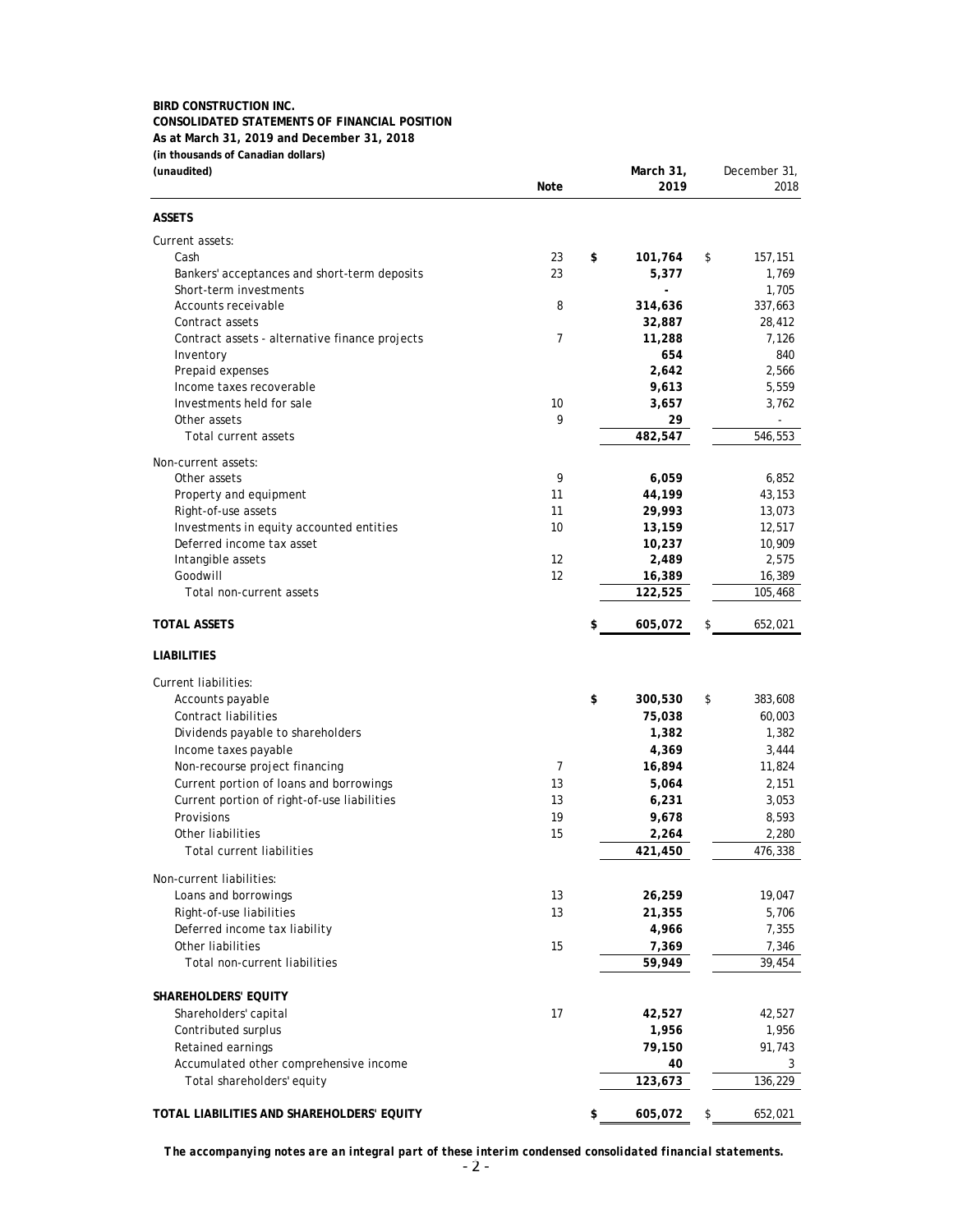**CONSOLIDATED STATEMENTS OF INCOME (LOSS)**

**(in thousands of Canadian dollars, except per share amounts) (unaudited) For the three month periods ended March 31, 2019 and 2018**

|             |    | For the three months ended March 31, |    |           |  |  |  |
|-------------|----|--------------------------------------|----|-----------|--|--|--|
| <b>Note</b> |    | 2019                                 |    | 2018      |  |  |  |
|             |    |                                      |    |           |  |  |  |
|             | \$ | 261,777                              | \$ | 294,422   |  |  |  |
|             |    | 255,461                              |    | 287,308   |  |  |  |
|             |    | 6,316                                |    | 7,114     |  |  |  |
| 10          |    | 700                                  |    | 244       |  |  |  |
|             |    | (15,003)                             |    | (15, 556) |  |  |  |
|             |    | (7, 987)                             |    | (8, 198)  |  |  |  |
| 20          |    | 578                                  |    | 326       |  |  |  |
| 21          |    | (1, 452)                             |    | (945)     |  |  |  |
|             |    | (8, 861)                             |    | (8, 817)  |  |  |  |
| 14          |    | (2, 395)                             |    | (2, 409)  |  |  |  |
|             | \$ | (6, 466)                             | \$ | (6, 408)  |  |  |  |
| 18          | \$ | (0.15)                               | \$ | (0.15)    |  |  |  |
|             |    |                                      |    |           |  |  |  |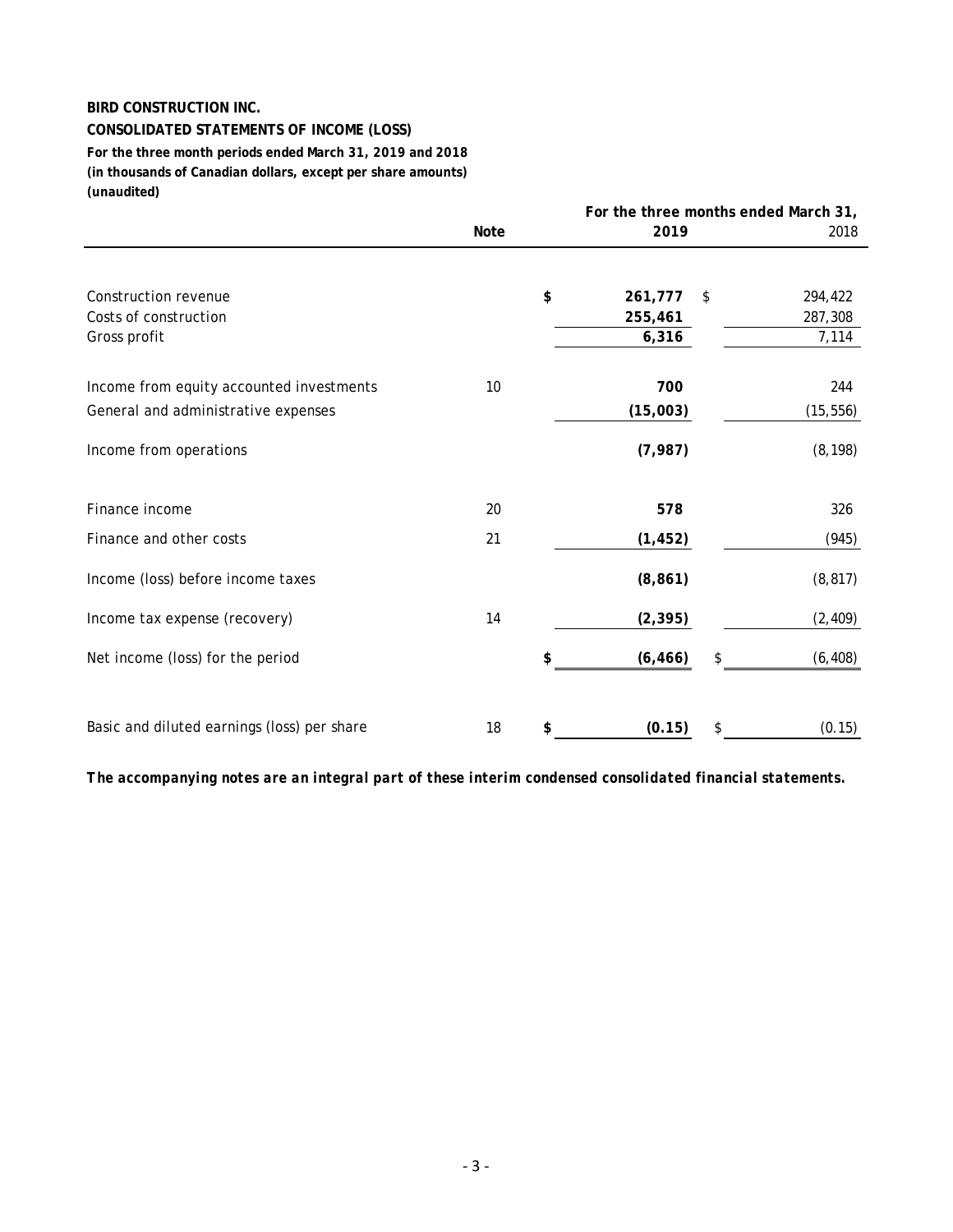**CONSOLIDATED STATEMENTS OF COMPREHENSIVE INCOME (LOSS)**

**(in thousands of Canadian dollars, except per share amounts) (unaudited) For the three month periods ended March 31, 2019 and 2018**

|                                                                             |      | For the three months ended March 31, |  |          |
|-----------------------------------------------------------------------------|------|--------------------------------------|--|----------|
|                                                                             | Note | 2019                                 |  | 2018     |
|                                                                             |      |                                      |  |          |
| Net income (loss) for the period                                            |      | \$<br>$(6,466)$ \$                   |  | (6, 408) |
| Other comprehensive income (loss) for the period:                           |      |                                      |  |          |
| Exchange differences on translating equity accounted investments            | 10   | 37                                   |  |          |
| Total of items that may be reclassified to net income in subsequent periods |      | 37                                   |  | (1)      |
| Total other comprehensive income (loss) for the period                      |      | 37                                   |  |          |
| Total comprehensive income (loss) for the period                            |      | (6, 429)                             |  | (6, 409) |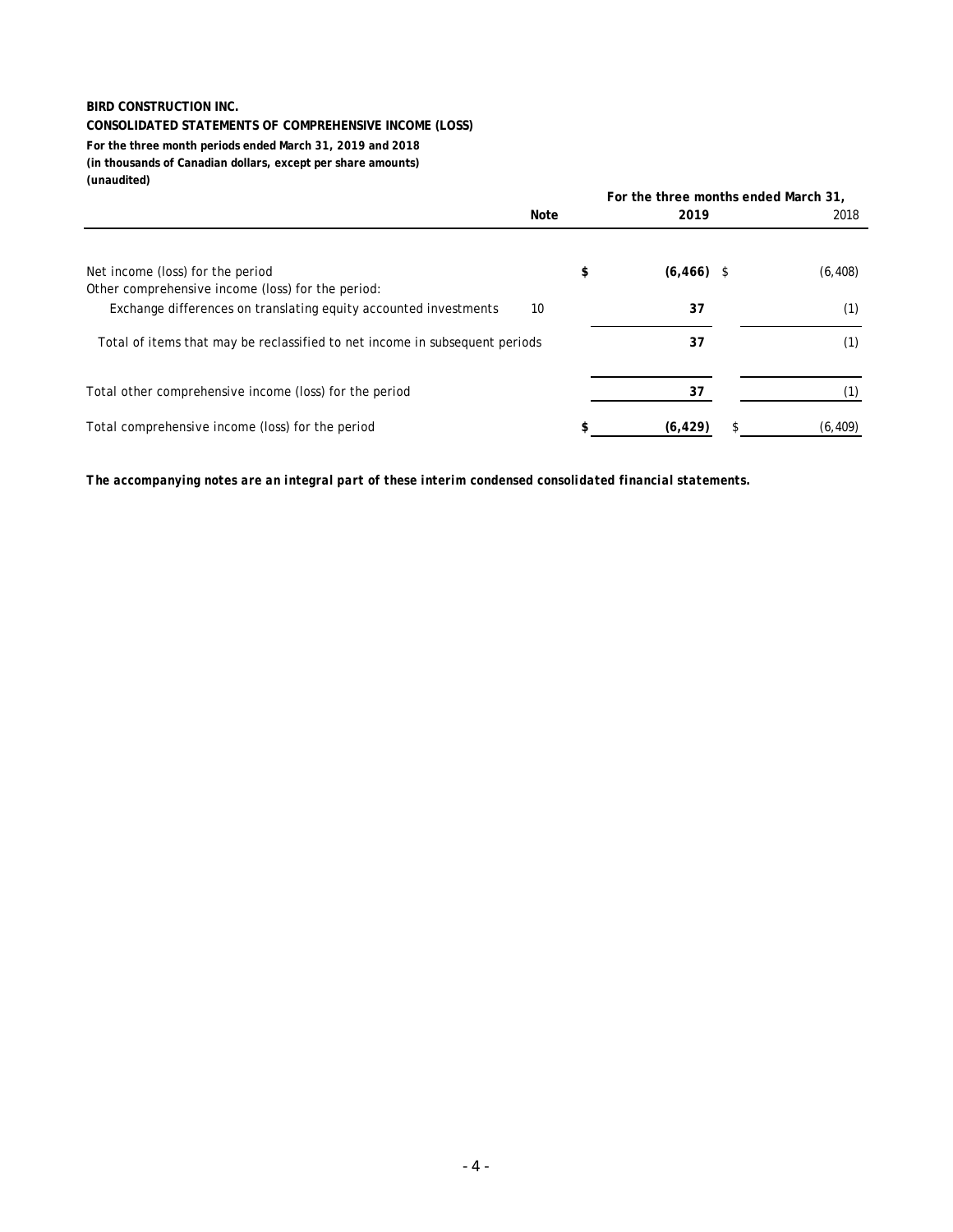**CONSOLIDATED STATEMENTS OF CHANGES IN EQUITY (in thousands of Canadian dollars, except per share amounts) (unaudited) For the three month periods ended March 31, 2019 and 2018**

|                                                                                 | Note | Shareholders'<br>capital |     | Contributed<br>surplus | Retained<br>earnings | Accumulated<br>other<br>comprehensive<br>income (loss) | <b>Total equity</b> |
|---------------------------------------------------------------------------------|------|--------------------------|-----|------------------------|----------------------|--------------------------------------------------------|---------------------|
|                                                                                 |      |                          |     |                        |                      |                                                        |                     |
| Balance at December 31, 2017                                                    | \$   | $42,527$ \$              |     | 1,949 \$               | 109,338 \$           | 2 <sup>5</sup>                                         | 153,816             |
| Net income (loss) for the period                                                |      |                          |     |                        | (6, 408)             |                                                        | (6, 408)            |
| Other comprehensive income for the period                                       | 10   |                          |     |                        |                      | (1)                                                    | (1)                 |
| Total comprehensive income for the period                                       |      |                          |     |                        | (6, 408)             | (1)                                                    | (6, 409)            |
| Contributions by and dividends to owners<br>Stock-based compensation expense    | 16   |                          |     | $\overline{2}$         | ÷,                   |                                                        | $\overline{2}$      |
| Dividends declared to shareholders                                              |      |                          |     |                        | (4, 145)             |                                                        | (4, 145)            |
|                                                                                 |      |                          |     |                        |                      |                                                        |                     |
| Balance at March 31, 2018                                                       |      | 42,527                   | -\$ | $1,951$ \$             | 98,785 \$            | 1 <sup>5</sup>                                         | 143,264             |
| Balance at December 31, 2018                                                    | \$   | 42,527                   | \$  | 1,956 \$               | 91,743 \$            | 3 <sup>5</sup>                                         | 136,229             |
| Impact on adoption of IFRS 16                                                   |      |                          |     |                        | (1,982)              |                                                        | (1,982)             |
| Balance at January 1, 2019                                                      |      | 42,527                   |     | 1,956                  | 89,761               | 3                                                      | 134,247             |
| Net income (loss) for the period                                                |      |                          |     |                        | (6, 466)             |                                                        | (6, 466)            |
| Other comprehensive income (loss) for the period                                | 10   |                          |     |                        | $\overline{a}$       | 37                                                     | 37                  |
| Total comprehensive income for the period                                       |      |                          |     |                        | (6, 466)             | 37                                                     | (6, 429)            |
| Contributions by and dividends to owners                                        |      |                          |     |                        |                      |                                                        |                     |
| Stock-based compensation expense                                                | 16   |                          |     |                        |                      |                                                        |                     |
| Dividends declared to shareholders                                              |      |                          |     |                        | (4, 145)             |                                                        | (4, 145)            |
| Balance at March 31, 2019                                                       |      | 42,527                   | \$  | 1,956 \$               | 79,150 \$            | 40 \$                                                  | 123,673             |
| Dividends per share declared during the three month period ended March 31, 2019 |      |                          |     |                        | 0.10<br>\$           |                                                        |                     |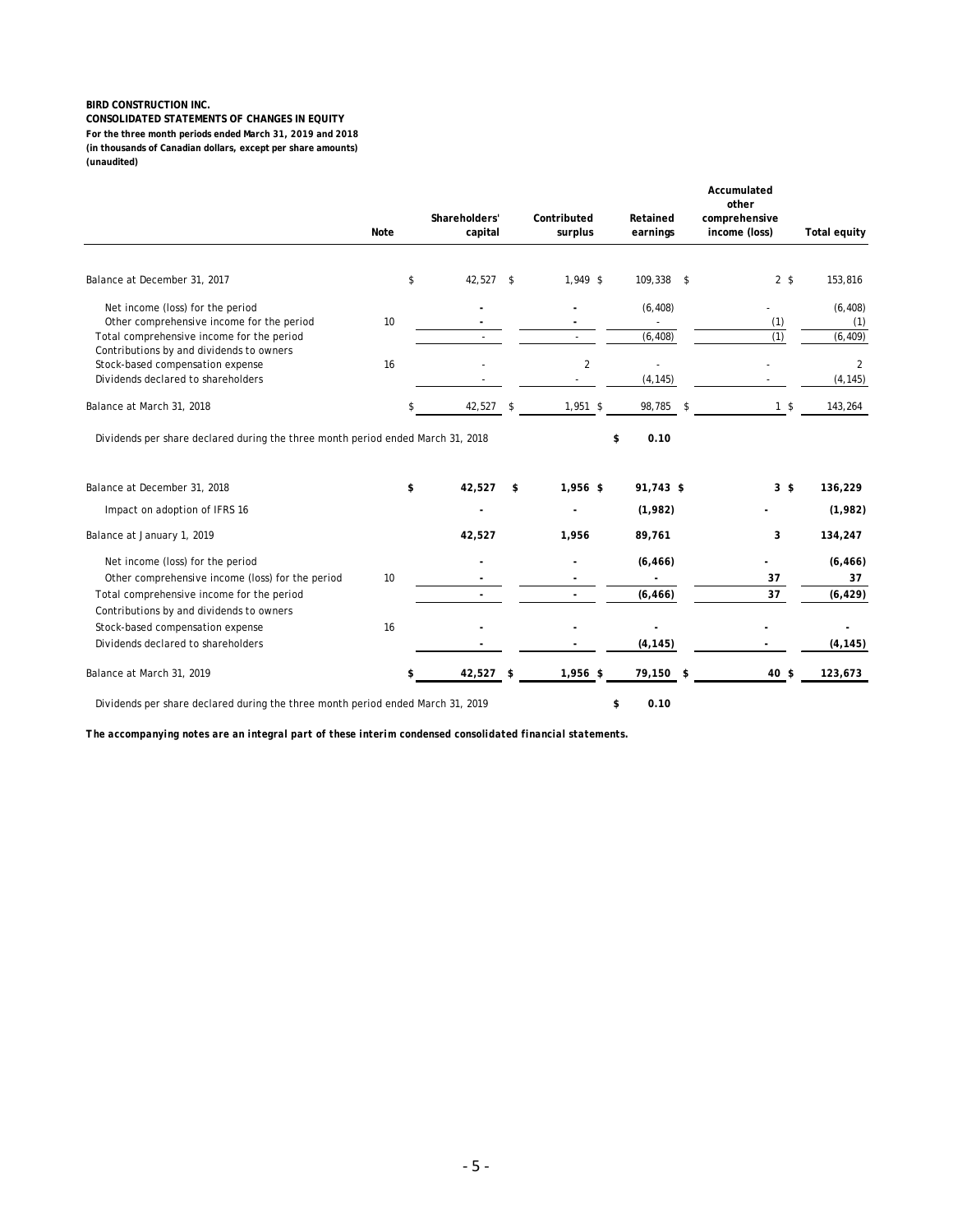**CONSOLIDATED STATEMENTS OF CASH FLOWS**

#### **For the three month periods ended March 31, 2019 and 2018**

**(in thousands of Canadian dollars)**

**(unaudited)**

|                                                                          |                |               | For the three months ended March 31, |           |
|--------------------------------------------------------------------------|----------------|---------------|--------------------------------------|-----------|
|                                                                          | <b>Note</b>    | 2019          |                                      | 2018      |
|                                                                          |                |               |                                      |           |
| Cash flows from (used in) operating activities:                          |                |               |                                      |           |
| Net income (loss) for the period                                         | \$             | $(6, 466)$ \$ |                                      | (6, 408)  |
| Items not involving cash:                                                |                |               |                                      |           |
| Amortization                                                             | 12             | 175           |                                      | 101       |
| Depreciation                                                             | 11             | 3,044         |                                      | 3,093     |
| Gain on sale of property and equipment                                   |                | (235)         |                                      | (226)     |
| Income from equity accounted investments                                 | 10             | (700)         |                                      | (244)     |
| Finance income                                                           | 20             | (578)         |                                      | (326)     |
| Finance and other costs                                                  | 21             | 1,452         |                                      | 945       |
| Deferred compensation plan expense and other                             |                | (271)         |                                      | 1,729     |
| Unrealized (gain) loss on investments and other                          |                | 287           |                                      | (501)     |
| Income tax expense (recovery)                                            | 14             | (2, 395)      |                                      | (2, 409)  |
| Stock-based compensation expense                                         | 16             |               |                                      | 2         |
| Cash flows used in operations before changes in non-cash working capital |                | (5,687)       |                                      | (4, 244)  |
| Changes in non-cash working capital relating to operating activities     | 23             | (52, 226)     |                                      | (36, 501) |
| Interest received                                                        |                | 537           |                                      | 413       |
| Interest paid                                                            |                | (777)         |                                      | (638)     |
| Income taxes paid                                                        |                | (2, 451)      |                                      | (2, 333)  |
| Cash flows used in operating activities                                  |                | (60, 604)     |                                      | (43, 303) |
| Cash flows from (used in) investing activities:                          |                |               |                                      |           |
| Capital distributions from equity accounted entities                     | 10             | 200           |                                      | 112       |
| Additions to property and equipment                                      | 11             | (3, 263)      |                                      | (6, 125)  |
| Proceeds on sale of property and equipment                               | 11             | 341           |                                      | 647       |
| Additions to intangible assets                                           | 12             | (89)          |                                      | (330)     |
| Proceeds from maturity of short-term investments                         |                | 1,666         |                                      |           |
| Other long-term assets                                                   |                | 1,019         |                                      | (1, 325)  |
| Cash flows used in investing activities                                  |                | (126)         |                                      | (7,021)   |
| Cash flows from (used in) financing activities:                          |                |               |                                      |           |
| Dividends paid on shares                                                 |                | (4, 145)      |                                      | (4, 145)  |
| Proceeds from non-recourse project financing                             | $\overline{7}$ | 4,609         |                                      | 4,162     |
| Proceeds from loans and borrowings                                       | 13             | 10,760        |                                      | 1,754     |
| Repayment of loans and borrowings                                        | 13             | (635)         |                                      | (747)     |
| Repayment of right-of-use liabilities                                    | 13             | (1, 390)      |                                      | (769)     |
| Cash flows from financing activities                                     |                | 9.199         |                                      | 255       |
| Net decrease in cash and cash equivalents during the period              |                | (51, 531)     |                                      | (50,069)  |
| Effects of foreign exchange on cash balances                             |                | (248)         |                                      | 501       |
| Cash and cash equivalents, beginning of the period                       |                | 158,920       |                                      | 133,055   |
| Cash and cash equivalents, end of the period                             | 23<br>\$       | 107,141       | \$                                   | 83,487    |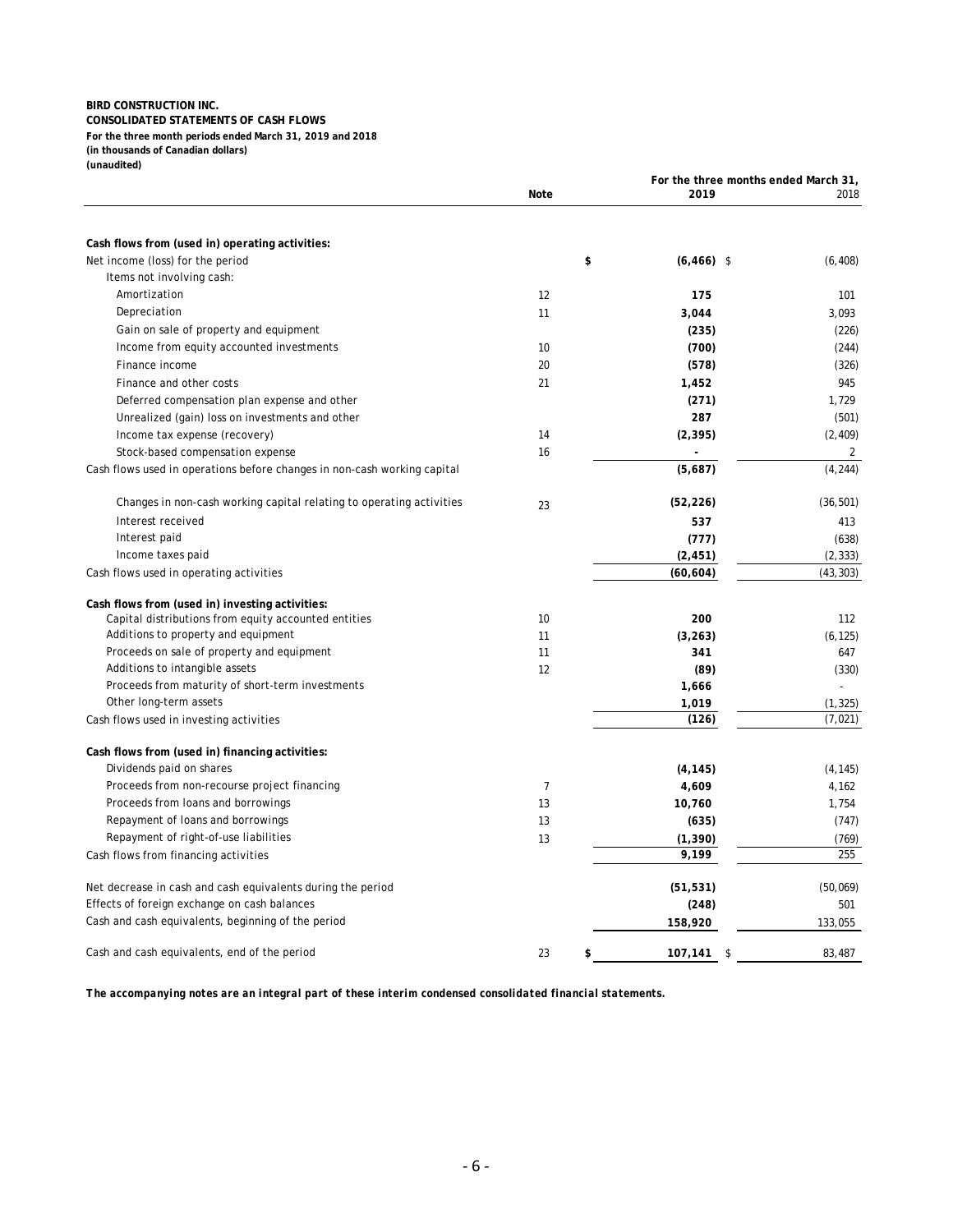#### **1. Structure of the Company**

Bird Construction Inc. (the "Company") is a corporation incorporated in the province of Ontario, Canada. The address of the Company's registered office is 5700 Explorer Drive, Suite 400, Mississauga, Ontario, Canada.

The Company, through its subsidiaries and interests in joint arrangements carries on business as a general contractor with offices across Canada. The Company serves customers in the industrial, mining, institutional, retail, commercial, multi-tenant residential, light industrial, and renovation and restoration sectors using fixed priced, design-build, unit price, cost reimbursable, guaranteed upset price and construction management contract delivery methods.

Segment results are reviewed by the Company's Chief Executive Officer to assess performance and allocate resources within the Company. Management applies judgement in the aggregation of the Company's operating segments and has determined that the Company operates in one reportable segment being the general contracting sector of the construction industry. The Company's operating segments have similar economic characteristics in that each of the Company's operating districts provides comparable construction services, use similar contracting methods, have similar long term economic prospects, share similar cost structures and operate in similar regulatory environments.

## **2. Basis of preparation**

### **Authorization of financial statements:**

These consolidated financial statements were authorized for issue on May 7, 2019 by the Company's Board of Directors.

#### **Statement of compliance:**

These unaudited interim condensed consolidated financial statements have been prepared in accordance with International Financial Reporting Standards ("IFRS") applicable to the preparation of interim financial statements, including IAS 34 Interim financial reporting. These unaudited condensed consolidated interim financial statements do not include all of the information and disclosures required in the Company's annual consolidated financial statements, and should be read in conjunction with the Company's annual consolidated financial statements for the year ended December 31, 2018.

#### **Basis of measurement:**

These unaudited interim condensed consolidated financial statements have been prepared using the historical cost convention, except for certain financial assets, derivative financial instruments and liabilities for cash settled share-based payment arrangements which are measured at fair value.

#### **Use of estimates and judgements:**

The preparation of financial statements requires management to make judgements, estimates and assumptions that affect the application of accounting policies and the reported amounts of revenues, expenses, assets, liabilities and the disclosure of contingent assets and liabilities at the reporting date.

Uncertainty about these assumptions and estimates could result in a material adjustment to the carrying amount of an asset or liability and/or the reported amount of revenue and expense in future periods. Estimates and underlying assumptions are reviewed on an ongoing basis. Revisions to accounting estimates are recognized in the period in which the estimates are revised and in any future periods affected.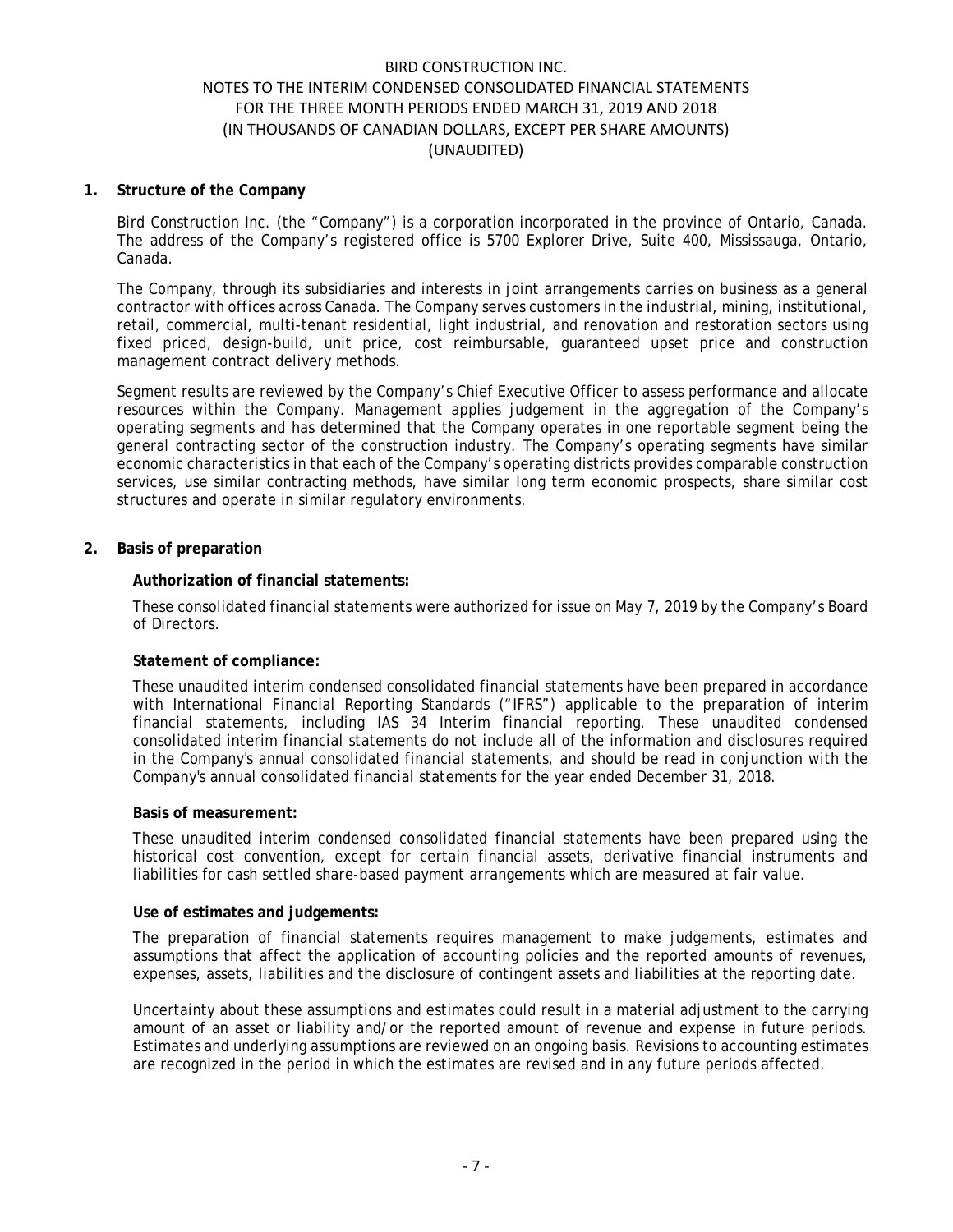### *Revenue and gross profit recognition*

Construction revenue, construction costs, contract liabilities, and contract assets are based on estimates and judgements used in determining contract revenue and contract costs to determine the stage of completion for a particular construction project, depending upon the nature of the construction contract, as more fully described in the revenue recognition policy. To determine the estimated costs to complete construction contracts, assumptions and estimates are required to evaluate matters related to schedule, material and labour costs, labour productivity, changes in contract scope and subcontractor costs. Due to the nature of construction activities, estimates can change significantly from one accounting period to the next.

The value of many construction contracts increases over the duration of the construction period. Change orders may be issued by customers to modify the original contract scope of work or conditions. In addition, there may be disputes or claims regarding additional amounts owing as a result of changes in contract scope, delays, additional work or changed conditions. Construction work related to a change order or claim may proceed, and costs may be incurred, in advance of final determination of the value of the change order. Many change orders and claims may not be settled until the construction project is completed or subsequent to completion and the nature of the relationship with the other party to the claim and the history of success of these claims may impact the associated revenue or cost recovery. Claims against customers for variable consideration due to delays, changes, etc. are assessed under the Company's revenue policy, which requires significant judgement. The amount of variable consideration that is constrained is the difference between the total claim value and the best estimate of recovery. This constrained value is reviewed each reporting period.

#### *Provisions*

Provisions for legal and warranty and other provisions involve the use of estimates, as determined by management. Estimates and assumptions are required to determine when to record and how to measure a provision in the financial statements. The outcomes may differ significantly from the estimates used in preparing the financial statements resulting in adjustments to previously reported financial results.

#### *Asset impairments*

Impairment testing of intangible assets and goodwill requires comparison of the recoverable amount of the cash generating unit ("CGU"), or groups of CGUs to its carrying amount. The recoverable amounts of the CGU are determined based on a value in use calculation. There is a significant amount of uncertainty with respect to the estimates of recoverable amounts of the CGUs' assets given the necessity of making economic projections which employ the following key assumptions: future cash flows, growth opportunities, including economic risk assumptions, and estimates of achieving key operating metrics and drivers; and the discount rate.

## **3. Summary of significant accounting policies**

Except as described below, the accounting policies applied in the preparation of these unaudited interim condensed consolidated financial statements are consistent with those followed in the preparation of the Company's December 31, 2018 annual consolidated financial statements.

Leases:

The Company recognizes a right-of-use ("ROU") asset and a lease liability at the lease commencement date. The ROU asset is initially measured at cost which is comprised of the initial amount of the lease liability adjusted for any lease payments made at or before the commencement date, plus any initial direct costs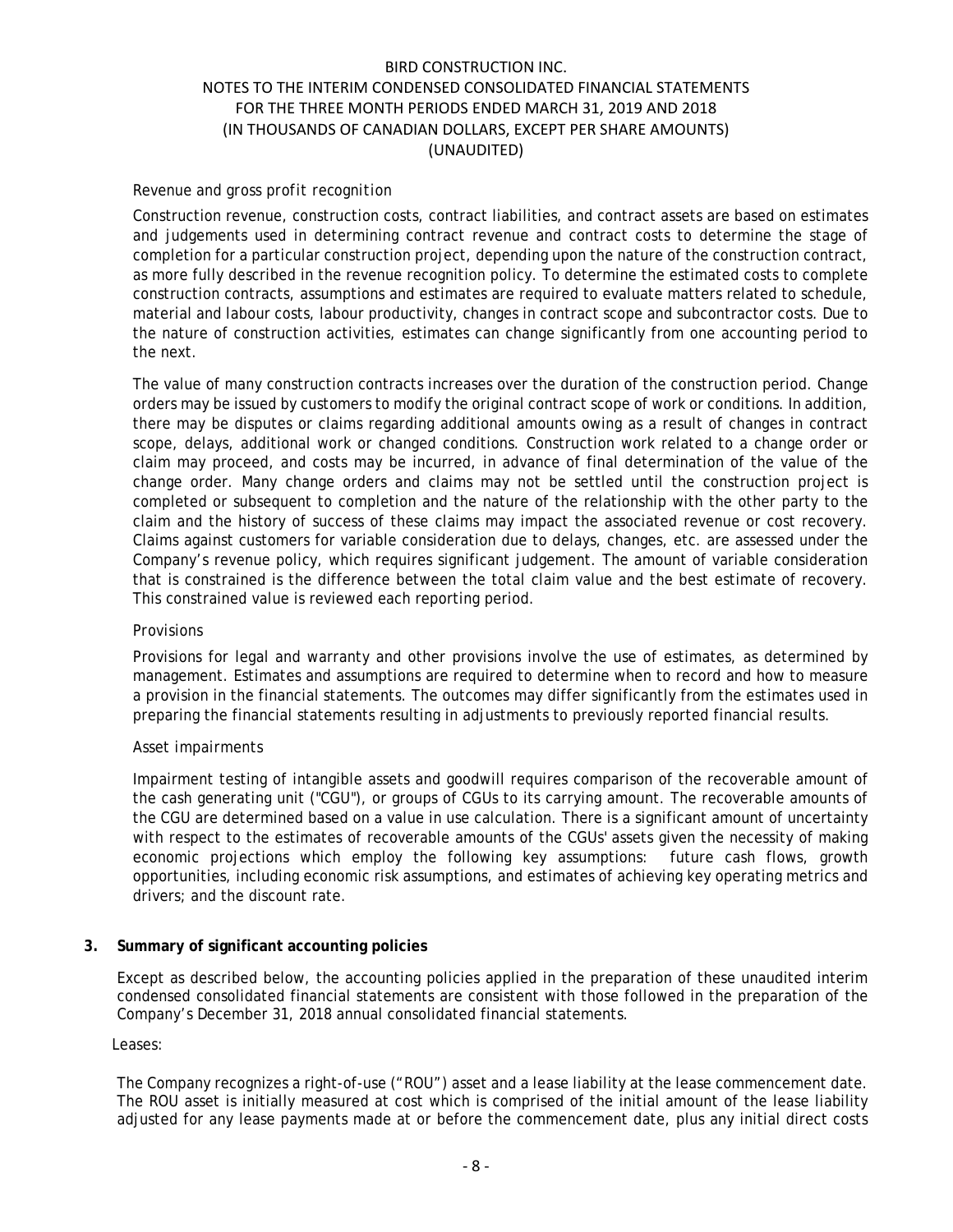incurred, and an estimate of costs to dismantle and remove the underlying asset or to restore the underlying asset or the site on which it is located, less any lease incentives received.

The ROU asset is subsequently depreciated from the commencement date to the earlier of the end of the useful life of the ROU asset or to the end of the lease term. The estimated useful lives of ROU assets are determined on the same basis as those of property and equipment. In addition, the ROU asset is reduced by impairment losses, if any, and adjusted for certain remeasurements of the lease liability.

The ROU liability or lease liability is initially measured at the present value of the lease payments that are not paid at the commencement date, discounted using the interest rate implicit in the lease. The lease liability is remeasured when there is a change in future lease payments such as a change in the Company's estimate of the amount expected to be payable under a residual value guarantee or if the Company changes its assessment of whether it will exercise a purchase, extension or termination option.

The Company has elected not to recognize ROU assets for short-term leases that have a lease term of 12 months or less and leases of low-value assets. The Company recognizes the lease payments associated with these leases as an expense on a straight-line basis over the lease term.

## **4. New Accounting Standards, Amendments and Interpretations Adopted**

### **IFRS 16, Leases:**

The Company has adopted IFRS 16 in its financial statements effective January 1, 2019 using a modified retrospective approach which does not require restatement of prior period financial information. IFRS 16 introduced a single lessee accounting model and requires a lessee to recognize assets and liabilities for all leases with a term of more than twelve months unless the underlying assets are of low value. A lessee is required to recognize a ROU asset and a lease liability representing its obligation to make lease payments.

On adoption of the new lease standard, the Company elected to use the following practical expedients permitted under the standard:

- Apply a single discount rate to a portfolio of leases with similar characteristics;
- Account for leases with a remaining term of less than 12 months as at January 1, 2019 as short-term leases;
- Use hindsight in determining the lease term where the contract contains terms to extend or terminate the lease; and
- Use the Company's previous assessment of impairment under IAS 37 for onerous contracts instead of re-assessing the ROU asset for impairment on January 1, 2019.

The adoption of the standard resulted in an increase in ROU assets of approximately \$16.0 million and an increase in ROU liabilities of \$18.0 million, with a corresponding reduction to opening retained earnings for the net difference of approximately \$2.0 million as at January 1, 2019.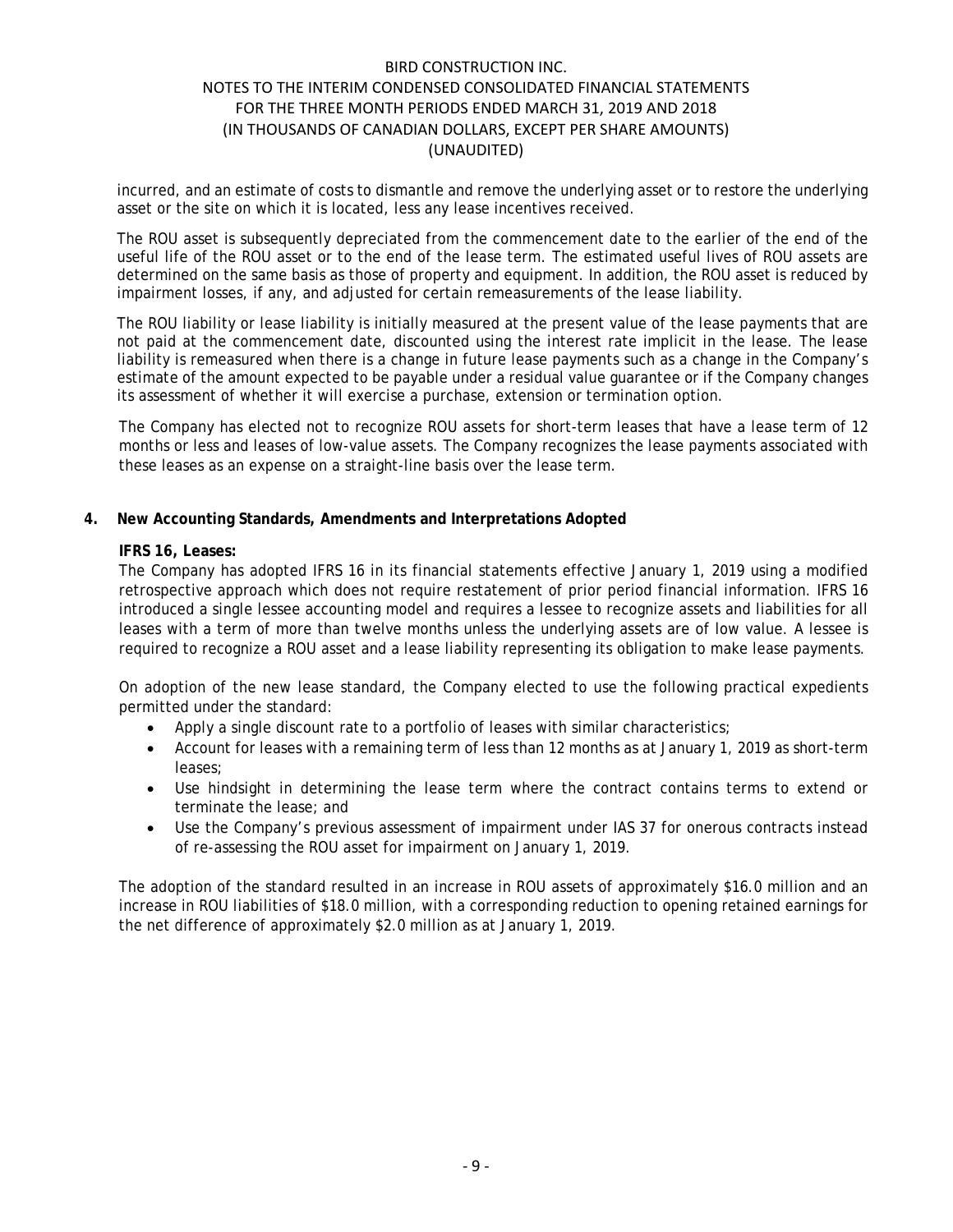The following table provides a reconciliation of the Operating lease commitments previously disclosed at December 31, 2018 and the ROU liabilities recognized on adoption of IFRS 16 at January 1, 2019:

| Operating lease commitments at December 31, 2018                                       | 31,635   |
|----------------------------------------------------------------------------------------|----------|
| Common area maintenance (CAM) costs previously included in operating lease commitments | (10,880) |
| Recognition exemption for short-term leases                                            | (70)     |
| Extension and termination options reasonably certain to be exercised                   | 943      |
| Discounting of lease obligations at January 1, 2019                                    | (3, 358) |
| Additional ROU liabilities on adoption of IFRS 16 at January 1, 2019                   | 18.270   |

CAM costs that were previously included in operating lease commitments are not included in the calculation of ROU liabilities.

## **IFRIC 23, Uncertainty over Income Tax Treatments:**

The Company has adopted IFRIC Interpretation 23 Uncertainty over Income Tax Treatments effective January 1, 2019. The Interpretation provides guidance on the accounting for current and deferred tax liabilities and assets in circumstances in which there is uncertainty over income tax treatments. The Interpretation did not have a material impact on the financial statements.

#### **5. Future accounting changes**

The following future change to accounting standards is not effective for the quarter ended March 31, 2019, and has not been applied in preparing these consolidated financial statements.

#### **Amendments to IFRS 3 – Definition of a Business**

On October 22, 2018, the IASB issued amendments to IFRS 3 Business Combinations, that seek to clarify whether a transaction results in an asset or a business acquisition. The amendments apply to businesses acquired in annual reporting periods beginning on or after January 1, 2020. Earlier application is permitted. The definition of a business is narrower which could result in fewer business combinations being recognized. The Company will adopt the amendments to IFRS 3 on a prospective basis on January 1, 2020.

#### **6. Revenue**

#### Disaggregation of revenue:

The Company disaggregates revenue from contracts with customers by contract type, as this best depicts how the nature, amount, timing and uncertainty of revenue and cash flows are affected by economic factors.

The following tables provide details of total construction revenue by contract type for the period ended March 31, 2019:

|                               |   | Three months ended March 31, |  |         |  |  |  |
|-------------------------------|---|------------------------------|--|---------|--|--|--|
|                               |   | 2019                         |  | 2018    |  |  |  |
| Fixed price / Unit price      | S | 118,033                      |  | 157,518 |  |  |  |
| Design-Build and PPP          |   | 91,886                       |  | 77,181  |  |  |  |
| Cost reimbursable / Cost plus |   | 51,858                       |  | 59,723  |  |  |  |
|                               |   | 261,777                      |  | 294,422 |  |  |  |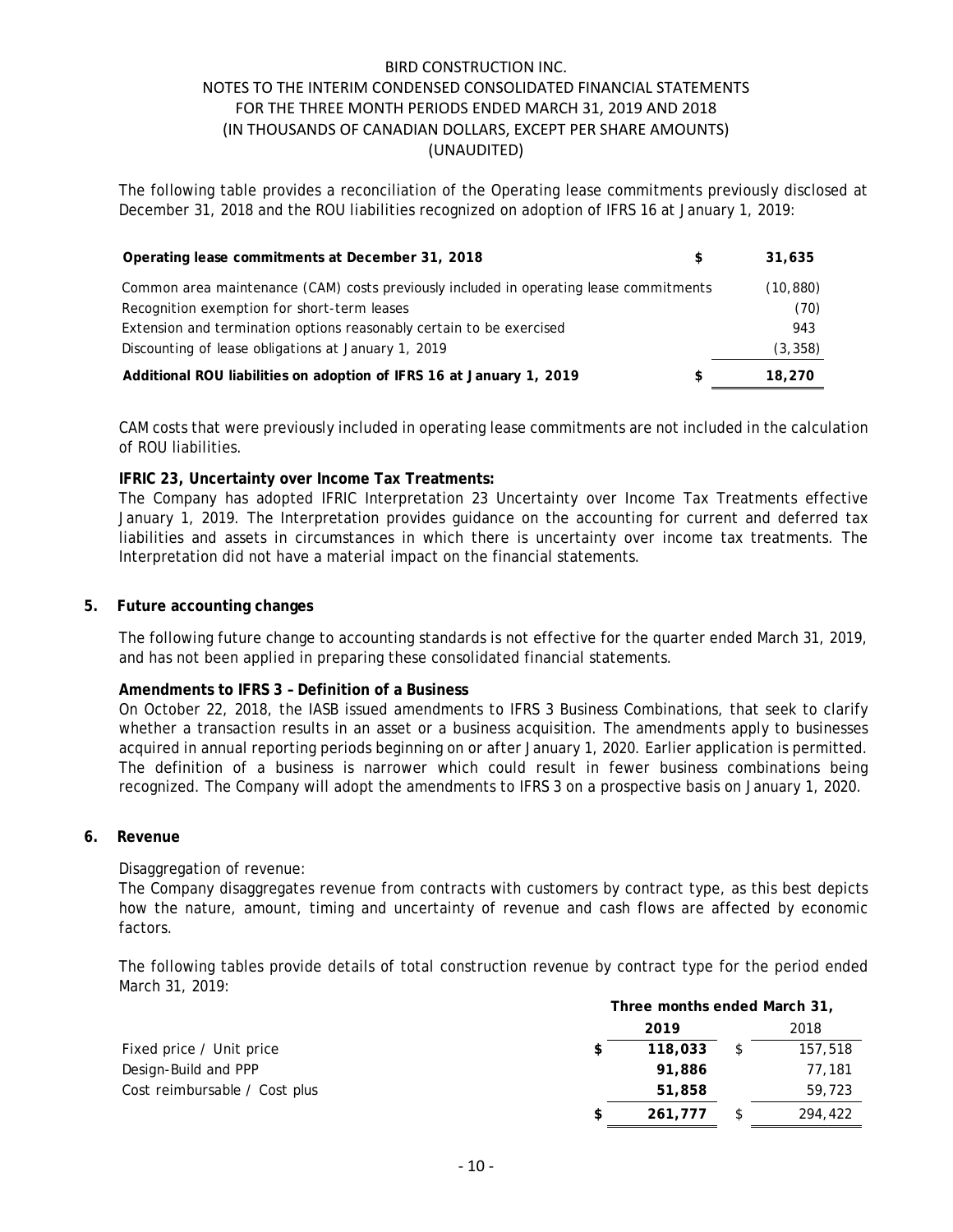## Remaining performance obligations:

The total value of all contracts awarded to the Company, less the total value of work completed on these contracts as of the reporting date is referred to as remaining performance obligations. This includes all contracts that have been awarded to the Company whether the work has commenced or will commence in the normal course.

As at March 31, 2019 the aggregate amount of the transaction price allocated to total remaining performance obligations from construction contracts is \$1,283,089. The value of remaining performance obligations does not include amounts for variable consideration that are constrained, agency relationship construction management projects, and estimated future work orders to be performed as part of master services agreements.

The Company expects to recognize 76% of the remaining performance obligations over the next 12 months with the remaining balance being recognized beyond 12 months. This expectation is based on management's best estimate but contains uncertainty as it is subject to factors outside of management's control.

### **Summary of contract balances**

The following table provides information about receivables, contract assets and contract liabilities from contracts with customers:

|                                                         |    | March 31, | December 31 |
|---------------------------------------------------------|----|-----------|-------------|
|                                                         |    | 2019      | 2018        |
| Progress billings and holdbacks receivable (note 8)     | S  | 309,504   | 329,891     |
| Contract assets                                         |    | 32,887    | 28,412      |
| Contract assets - alternative finance projects (note 7) |    | 11,288    | 7.126       |
| Contract liabilities                                    |    | (75, 038) | (60, 003)   |
|                                                         | \$ | 278.641   | 305,426     |

## Progress billings and holdbacks receivable:

The Company issues invoices in accordance with the billing schedule or contract terms as agreed. These invoices trigger recognition of accounts receivable.

## Contract assets including alternative finance projects:

The Company receives payments from customers based on a billing schedule, as established in the contracts. A contract asset relates to the conditional right to consideration for the completed performance under the contract. Accounts receivable are recognized when the right to consideration becomes unconditional. Contract assets related to construction contracts are typically recognized to accounts receivable within a year, while alternative finance projects follow a contractually agreed billing schedule that is recognized to accounts receivable upon substantial performance.

## Contract liabilities:

Contract liabilities relate to payments received in advance of performance under the contract. Contract liabilities are recognized as revenue as (or when) the Company performs under the contract. Typically, contract liabilities are recognized within a year as performance is achieved per contractual terms.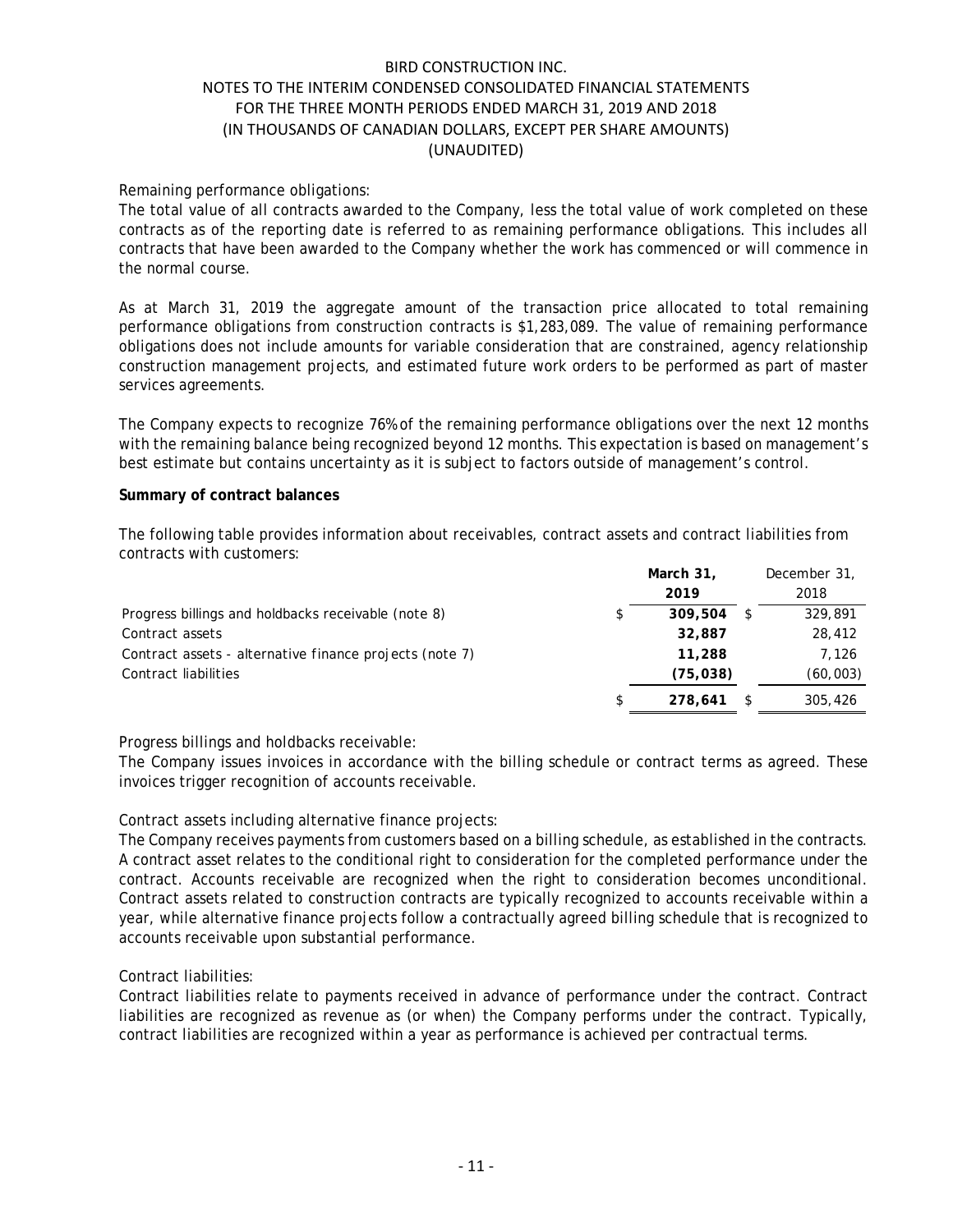### **7. Alternative finance projects**

The following table provides details of contract assets – alternative finance projects as at March 31, 2019:

|                                                                              |    | OPP           |
|------------------------------------------------------------------------------|----|---------------|
|                                                                              |    | Modernization |
|                                                                              |    | Phase 2       |
| Balance December 31, 2018                                                    | £. | 7.126         |
| Changes in non-cash working capital relating to alternative finance projects |    | 4,162         |
| Balance March 31, 2019                                                       |    | 11,288        |

The following table provides details of the changes in the Company's Non-Recourse Project Financing during the period:

|                                            | <b>OPP Modernization Phase 2</b> |    |              |               |    |        |
|--------------------------------------------|----------------------------------|----|--------------|---------------|----|--------|
|                                            |                                  |    | Transaction  | Interest rate |    |        |
|                                            | Loan Facility                    |    | costs        | swap          |    | Total  |
| Balance December 31, 2018                  | 12,235                           | \$ | $(1,024)$ \$ | 613           |    | 11,824 |
| <b>Proceeds</b>                            | 4,609                            |    |              |               |    | 4,609  |
| Repayment of debt                          |                                  |    |              |               |    |        |
| Amortization of Transaction costs          |                                  |    | 53           |               |    | 53     |
| Change in fair value of interest rate swap |                                  |    |              | 408           |    | 408    |
| Balance March 31, 2019                     | \$<br>16,844                     | -S | (971) \$     | 1.021         | -S | 16.894 |

## (a) OPP Modernization Phase 2

i. Background information:

During 2018, the Company was awarded a fixed-price design build-finance contract to construct the Ontario Provincial Police ("OPP") Modernization Phase 2 project.

ii. Restricted cash:

The terms of the debt financing agreement require that scheduled loan advances be deposited into a bank account, that cannot be accessed directly by the Company. Upon recommendation by the lender's technical advisor, cash is released monthly based on the progress of the work (note 23).

iii. Contract assets:

Contract assets will continue to increase throughout the project until a payment is made to the Company following substantial completion of the project.

iv. Loan payable:

The Company has arranged a \$138,475 loan facility related to the project, of which \$16,844 has been drawn at March 31, 2019 (December 31, 2018 – \$12,235). The loan is repayable in full, upon substantial completion of the project, from the proceeds of the contract payment. The scheduled substantial completion date is in 2020. In the event of a default in payment for the construction work upon substantial completion, including interim interest costs, the lender has recourse only against assets related to this project, which have been segregated in a wholly-owned subsidiary of the Company.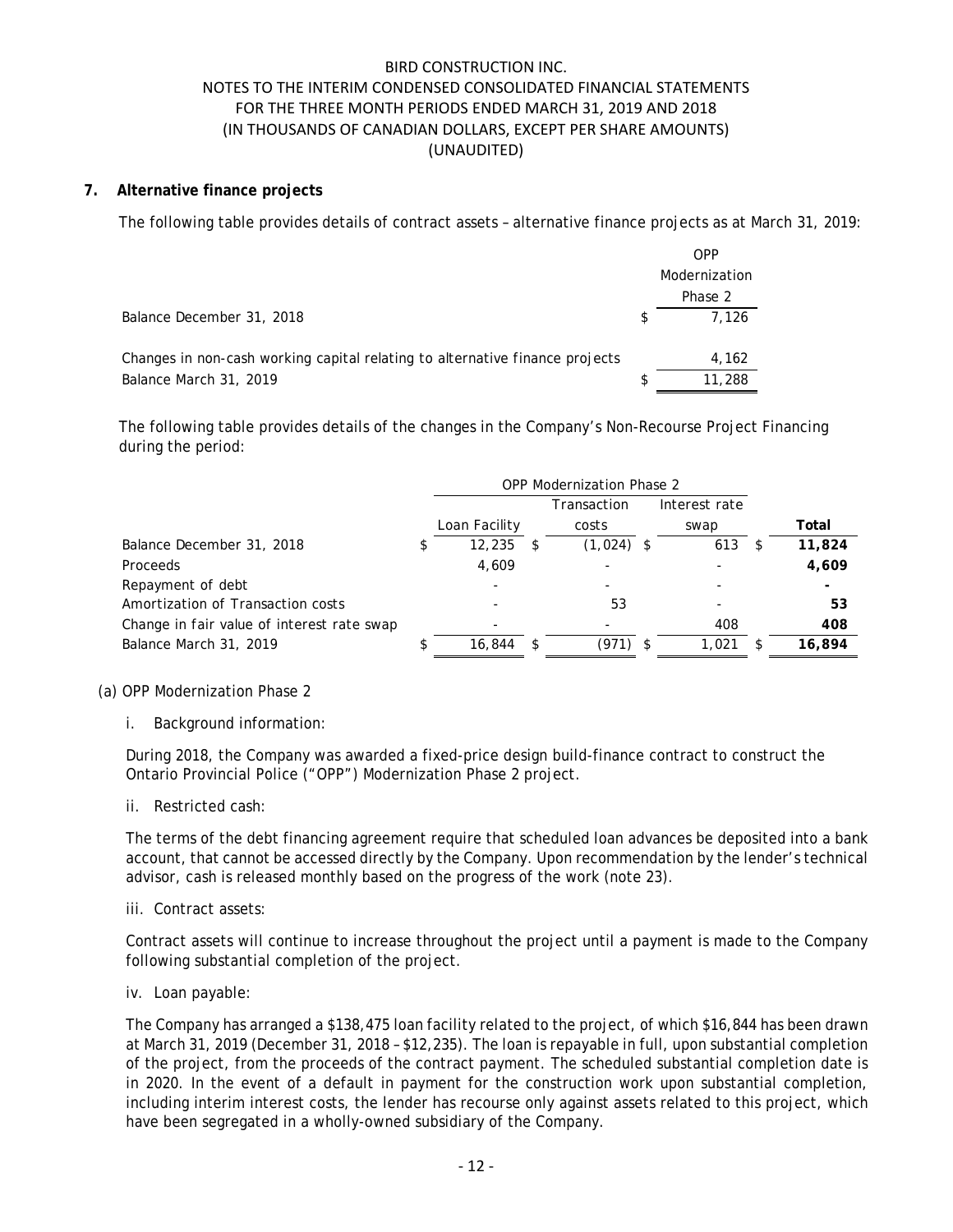Interest is paid monthly in arrears. Borrowings under the facility bear interest at a rate per annum equal to the bankers' acceptance rate plus a spread. As part of the loan facility, the Company entered into an interest rate swap agreement that effectively fixes the interest rate at 3.29%. The interest rate swap was executed on August 17, 2018 and expires on January 4, 2021. The notional amounts of the interest rate swap agreement match the estimated draws under the loan facility. The interest rate swap agreement is not designated as a hedge, and changes in the fair market value are recorded in the statement of income. At March 31, 2019, the interest rate swap liability is \$1,021 (March 31, 2018 – n/a). Interest expense on the loan during the period ended March 31, 2019 of \$221 (March 31, 2018 – n/a) is included in finance costs.

- (b) Moncton Downtown Centre
	- i. Background information:

During 2015, the Company was awarded a fixed-price build-finance contract to construct the Moncton Downtown Centre. The project obtained substantial completion during the second quarter of 2018. The Company had a \$77,478 loan facility related to the project and the loan was repaid in full upon substantial completion in the second quarter of 2018.

### **8. Accounts receivable**

|                                                       |   | March 31,<br>2019 |  | December 31,<br>2018 |
|-------------------------------------------------------|---|-------------------|--|----------------------|
| Progress billings on construction contracts           | S | 212,862           |  | 221,259              |
| Holdbacks receivable (due within one operating cycle) |   | 96,642            |  | 108,632              |
| Other                                                 |   | 5,132             |  | 7,772                |
|                                                       |   | 314,636           |  | 337,663              |

Accounts receivable are reported net of an allowance for doubtful accounts of \$1,271 as at March 31, 2019 (December 31, 2018 - \$1,271).

Holdbacks receivable represent amounts billed on construction contracts which are not due until the contract work is substantially complete and the applicable lien period has expired.

#### **9. Other assets**

|                                                       | March 31,<br>2019 |       | December 31,<br>2017 |  |
|-------------------------------------------------------|-------------------|-------|----------------------|--|
| Subcontractor/Supplier insurance deposits             | \$                | 5,792 | 5,727                |  |
| Notes receivable                                      |                   | 69    | 1,125                |  |
| Total return swap derivatives                         |                   | 227   |                      |  |
| Other assets                                          | \$                | 6,088 | 6,852                |  |
| Less: current portion - total return swap derivatives |                   | 29    |                      |  |
| Non-current portion                                   | S                 | 6,059 | 6,852                |  |

Subcontractor/Supplier insurance deposits relate to the Company's insurance policies which provide Bird with comprehensive coverage, subject to a deductible, in respect of subcontractor or supplier default on certain projects where the subcontractor or supplier is enrolled in the program. As at March 31, 2019, the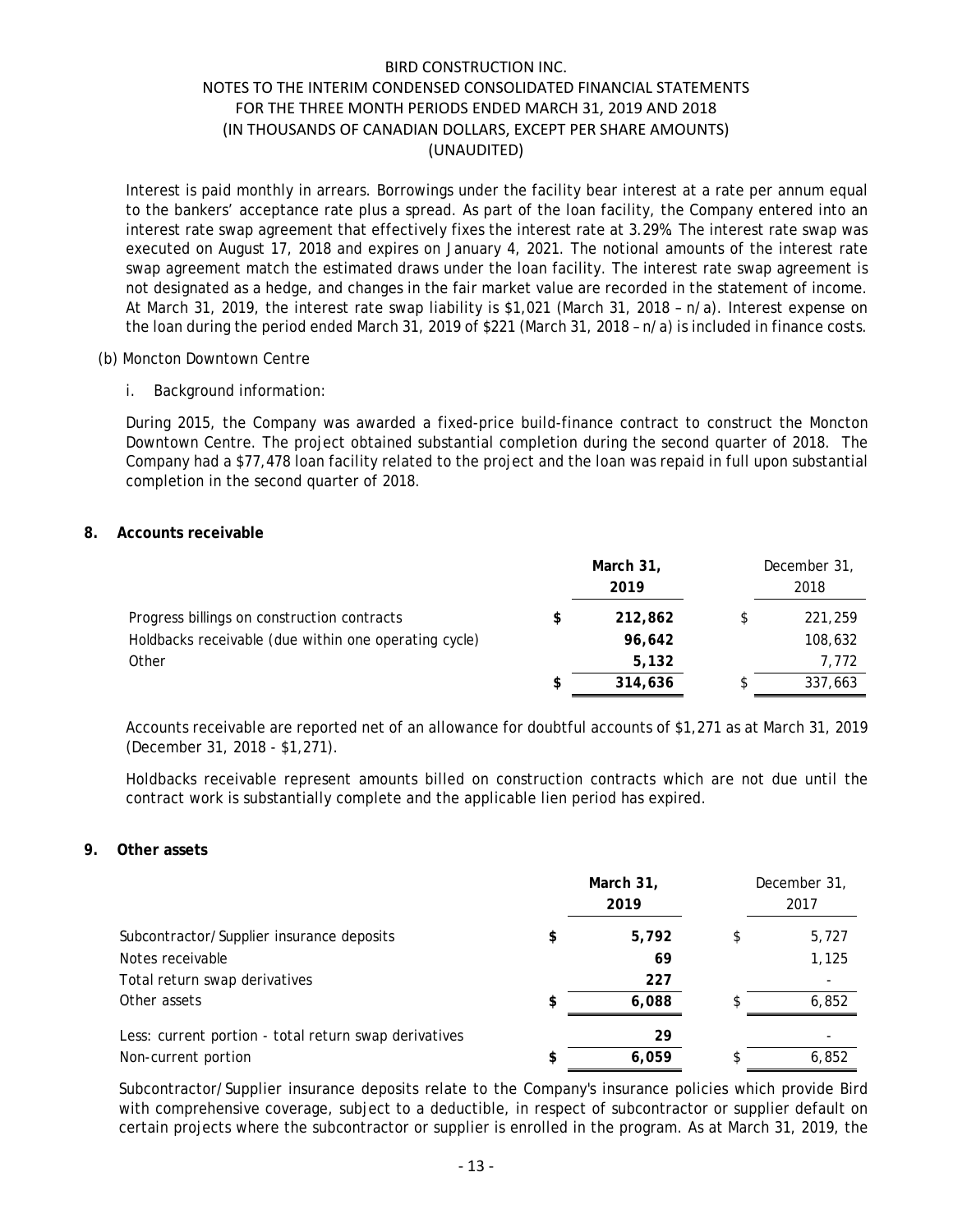funds held by the Company's subcontractor insurance providers amounted to \$5,792 (December 31, 2018 - \$5,727).

The Company entered into Total Return Swap ("TRS") derivative contracts for the purpose of managing its exposure to changes in the fair value of its MTIP, EIP and DSU share-based compensation plans, due to changes in the fair value of the Company's common shares. The TRS derivative contracts are not designated as a hedge, and changes in the fair market value are recorded as compensation expense in the statement of income. As at March 31, 2019, the Company recorded a derivative asset of \$227 (December 31, 2018 – \$2,218 derivative liability in other liabilities).

## **10. Projects and entities accounted for using the equity method**

The Company performs some construction and concession related projects through joint ventures and associates which are accounted for using the equity method. The Company's joint ventures and associates are private entities and there is no quoted market value available for their shares.

The movement in the investment in projects and entities accounted for using the equity method is as follows:

| Projects and entities accounted for using the equity method - December 31, 2018 | S. | 12,517 |
|---------------------------------------------------------------------------------|----|--------|
| Share of net income for the period                                              |    | 700    |
| Share of other comprehensive income (loss) for the period                       |    | 37     |
| Distributions from projects and entities accounted for using the equity method  |    | (95)   |
| Investments in equity accounted entities                                        |    | -      |
| Projects and entities accounted for using the equity method - March 31, 2019    |    | 13,159 |

The Company recognizes the income and losses related to its investments in associates and joint ventures, as the Company has an obligation to fund its proportionate share of the net liabilities of these entities.

The carrying amount of investments in equity accounted entities may not always equal the Company's share of the net assets or net liabilities of these joint ventures and associates, due to fair value adjustments including goodwill, and the timing of capital contributions or distributions in accordance with contract terms.

Investments in equity accounted entities classified as held for sale:

The Company has initiated a plan to sell its investments in two entities accounted for using the equity method. These investments have been classified as investments held for sale on the Consolidated Statements of Financial Position.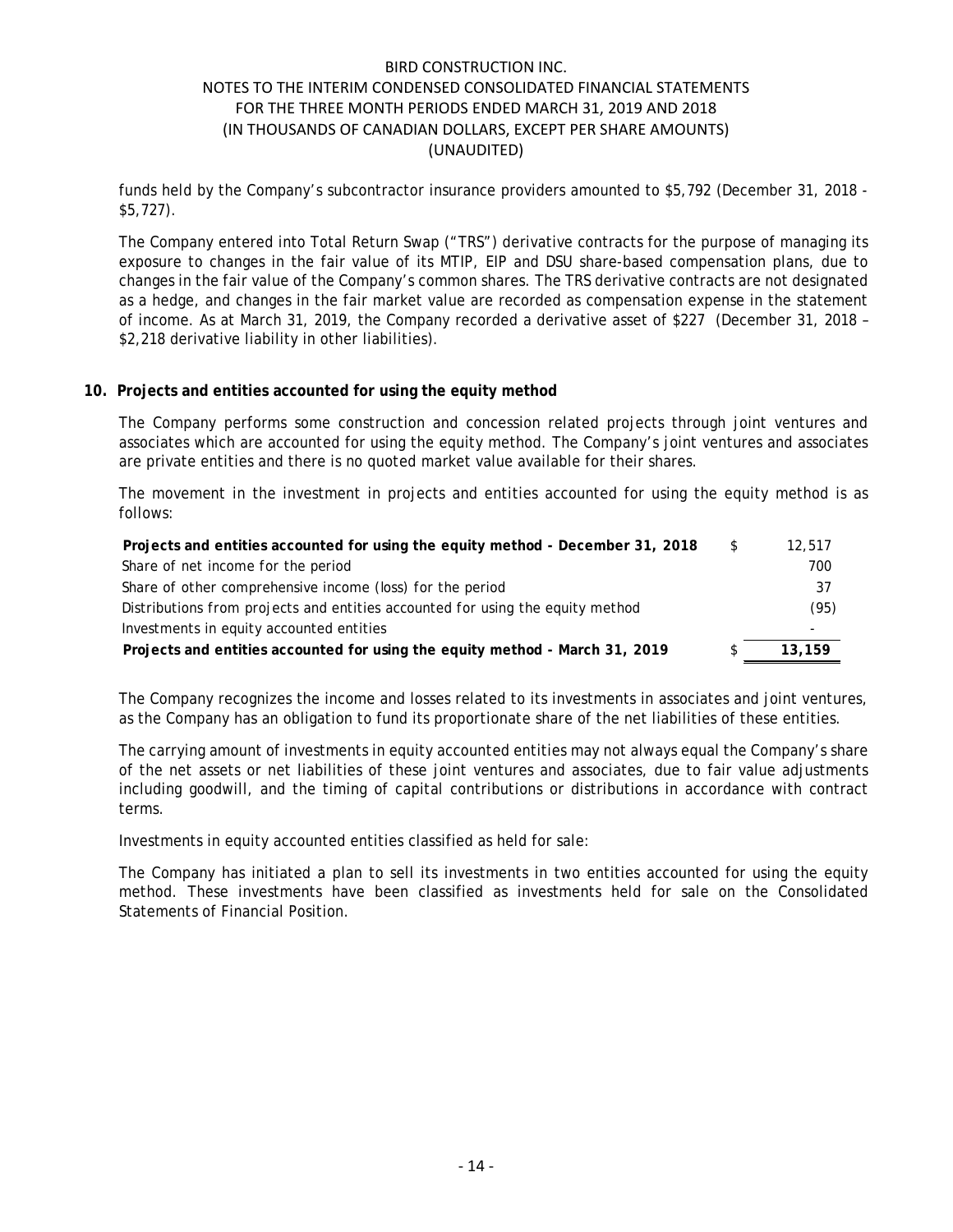### **11. Property and equipment**

|                           |     |       |                  |                          | March 31, 2019                         |                                      |    |          |
|---------------------------|-----|-------|------------------|--------------------------|----------------------------------------|--------------------------------------|----|----------|
|                           |     | Land  | <b>Buildings</b> | Building<br>improvements | Equipment,<br>trucks and<br>automotive | Furniture and<br>office<br>equipment |    | Total    |
| Cost                      |     |       |                  |                          |                                        |                                      |    |          |
| Balance December 31, 2018 | \$  | 1.716 | 12,432           | 8,041                    | 88,148                                 | 2,592                                | \$ | 112,929  |
| Additions                 |     |       | ۰                | 116                      | 3,067                                  | 80                                   |    | 3,263    |
| <b>Disposals</b>          |     |       |                  |                          | (1, 470)                               |                                      |    | (1, 470) |
| Balance March 31, 2019    | \$. | 1,716 | 12,432           | 8,157                    | 89,745                                 | 2,672                                |    | 114,722  |
| Accumulated depreciation  |     |       |                  |                          |                                        |                                      |    |          |
| Balance December 31, 2018 | \$  |       | 5,583            | 3,844                    | 58,473                                 | 1,876                                | \$ | 69,776   |
| <b>Disposals</b>          |     |       | ۰                |                          | (1, 364)                               |                                      |    | (1, 364) |
| Depreciation expense      |     |       | 157              | 156                      | 1,758                                  | 40                                   |    | 2,111    |
| Balance March 31, 2019    |     |       | 5,740            | 4,000                    | 58,867                                 | 1,916                                |    | 70,523   |
| Net book value            | \$  | 1,716 | 6,692            | 4,157                    | 30,878                                 | 756                                  | S  | 44,199   |

### Right-of-use assets:

The Company leases several assets including land and buildings, vehicles and furniture and equipment presented below:

|                            |          |                  | March 31, 2019 |               |              |
|----------------------------|----------|------------------|----------------|---------------|--------------|
|                            |          |                  | Equipment,     | Furniture and |              |
|                            |          |                  | trucks and     | office        |              |
|                            | Land     | <b>Buildings</b> | automotive     | equipment     | Total        |
| Cost                       |          |                  |                |               |              |
| Balance December 31, 2018  | \$<br>53 |                  | 17,030         | $16 \quad$ \$ | 17,099       |
| January 1, 2019 ROU assets |          | 15,569           | 381            | 124           | 16,074       |
| Balance January 1, 2019    | 53       | 15,569           | 17,411         | 140           | 33,173       |
| Additions                  |          | 1,695            | 84             |               | 1,779        |
| <b>Disposals</b>           |          |                  |                |               |              |
| Balance March 31, 2019     | 53       | 17,264           | 17,495         | 140           | \$<br>34,952 |
| Accumulated depreciation   |          |                  |                |               |              |
| Balance December 31, 2018  | \$       |                  | 4,017          | 9             | \$<br>4,026  |
| <b>Disposals</b>           |          |                  |                |               |              |
| Depreciation expense       |          | 620              | 304            | 9             | 933          |
| Balance March 31, 2019     | \$       | 620              | 4,321          | 18            | \$<br>4,959  |
| Net book value             | \$<br>53 | 16,644           | 13,174         | 122           | \$<br>29,993 |

The statement of cash flows for period ended March 31, 2019 excludes additions of ROU assets totalling \$1,779 (March 31, 2018 - \$2,049) acquired by finance leases.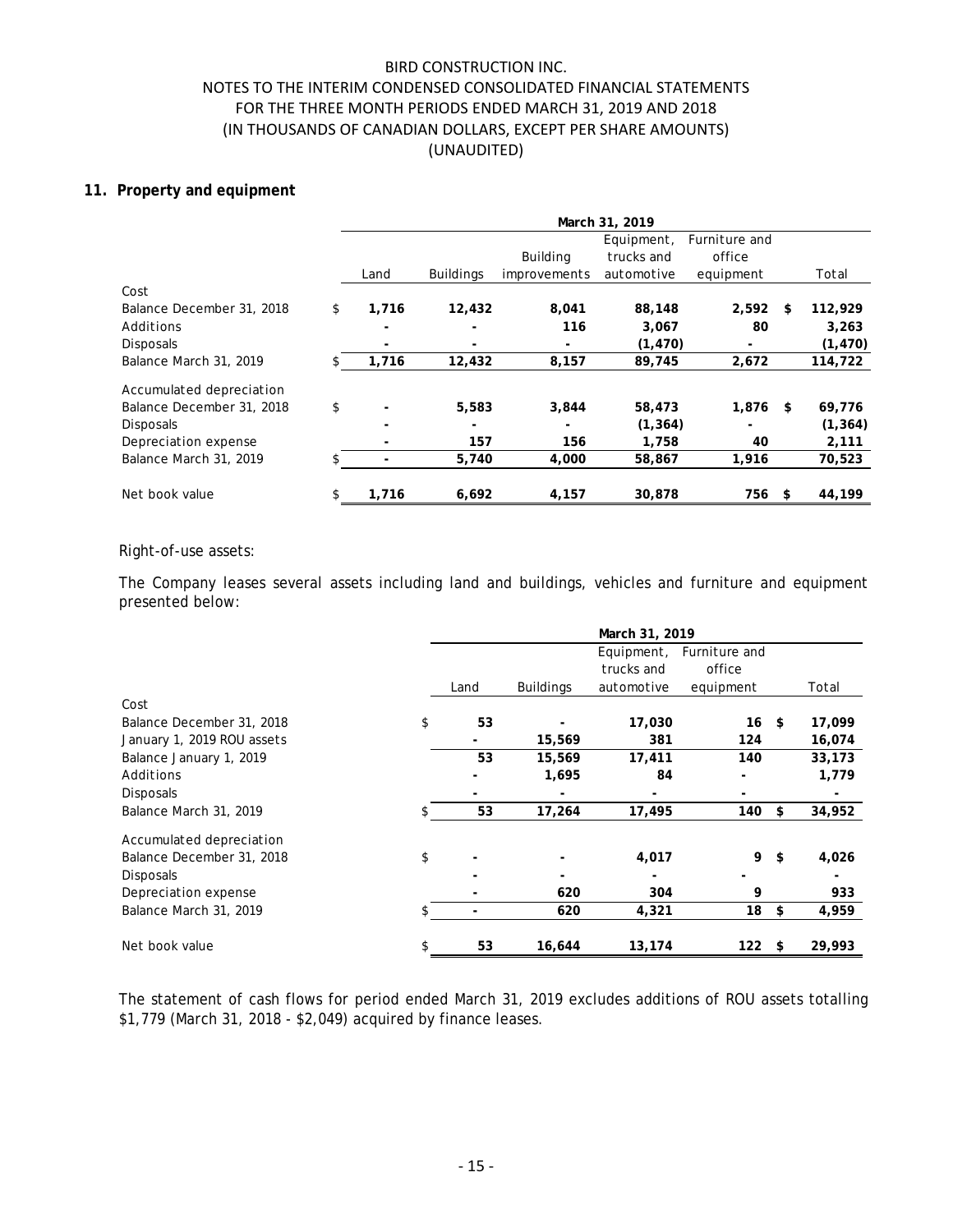### **12. Intangible assets and goodwill**

| March 31, 2019 |       |                      |          |  |  |  |  |
|----------------|-------|----------------------|----------|--|--|--|--|
|                |       |                      |          |  |  |  |  |
|                |       |                      | Goodwill |  |  |  |  |
|                |       |                      |          |  |  |  |  |
| \$             | 7,760 | \$                   | 30,540   |  |  |  |  |
|                | 89    |                      |          |  |  |  |  |
|                |       |                      |          |  |  |  |  |
|                | 7,849 |                      | 30,540   |  |  |  |  |
|                |       |                      |          |  |  |  |  |
| \$             | 5,185 | \$                   | 14,151   |  |  |  |  |
|                |       |                      |          |  |  |  |  |
|                | 175   |                      |          |  |  |  |  |
|                | 5,360 |                      | 14,151   |  |  |  |  |
| \$             | 2,489 | \$.                  | 16,389   |  |  |  |  |
|                |       | Computer<br>Software |          |  |  |  |  |

## **13. Loans and borrowings, credit facilities and right-of-use liabilities**

Loans and Borrowings and Credit facilities:

|                                                  | Maturity          |          | Interest Rate  | March 31,<br>2019 | December 31,<br>2018 |
|--------------------------------------------------|-------------------|----------|----------------|-------------------|----------------------|
| Revolving credit facility<br>Equipment financing | December 31, 2021 | Variable |                | \$<br>15,000      | \$<br>15,000         |
| Term loans                                       | 2020-2023         | Fixed    | 2.40% to 3.73% | 16,323            | 6,198                |
|                                                  |                   |          |                | 31,323            | 21,198               |
| Current portion of loans and borrowings          |                   |          |                | 5,064             | 2,151                |
| Non-current portion of loans and borrowings      |                   |          |                | \$<br>$26,259$ \$ | 19,047               |

Committed revolving operating credit facilities:

The Company has a committed revolving credit facility of up to \$85,000, maturing December 31, 2021. As part of the agreement, the Company provides a general secured interest in the assets of the Company. At March 31, 2019, the Company has \$24,017 letters of credit outstanding on the facility (December 31, 2018 – \$24,291) and has drawn \$15,000 on the facility (December 31, 2018 - \$15,000). The full amount is recorded as non-current, as the facility is due and payable December 31, 2021. Borrowings under the facility bear interest at a rate per annum equal to the Canadian prime rate plus a spread. A commitment fee that varies depending on certain consolidated financial ratios is due on the unutilized portion of the facility. The Company is in compliance with the working capital, minimum equity and debt-to-equity covenants of this facility.

## Committed revolving term loan facility:

The Company has a committed revolving term loan facility totalling \$35,000 for the purpose of financing acquisitions and for working capital advances in support of major projects. The facility matures on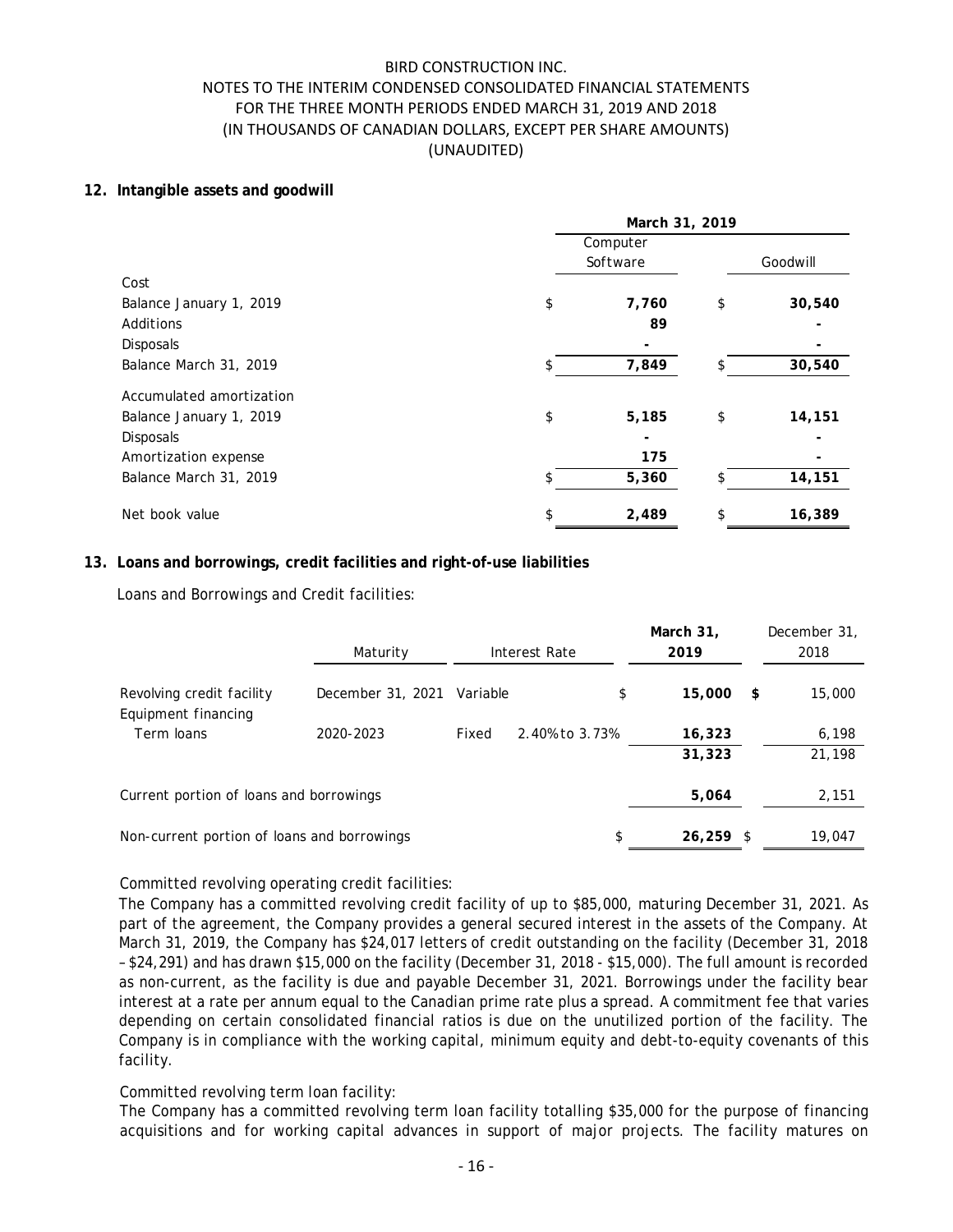December 31, 2020. As of March 31, 2019, the Company has drawn \$nil (December 31, 2018 - \$nil) on the facility. Borrowings under the facility bear interest at a rate per annum equal to the Canadian prime rate plus a spread. A commitment fee that varies depending on certain consolidated financial ratios is due on the unutilized portion of the facility. The Company is in compliance with the working capital, minimum equity and debt-to-equity covenants of this facility.

### Equipment financing:

The Company and its subsidiaries have committed term credit facilities of up to \$45,000 to be used to finance equipment purchases. Borrowings under the facilities are secured by a first charge against the equipment financed using the facilities. As of March 31, 2019, the Company has \$11,986 outstanding on the facilities (December 31, 2018 - \$6,656). Interest on the facilities is charged at a fixed rate based on the Bank of Canada bond rate plus a spread. Interest is paid monthly in arrears.

The Company and its subsidiaries obtained multiple fixed interest rate term loans which were used to finance equipment purchases. The maturity dates of term loans outstanding at March 31, 2019 range from 2020 to 2023. These term loans bear interest at a range of fixed rates from 2.40% to 3.73%. Principal repayments and interest are payable monthly, and these term loans are secured by specific equipment of the Company and its subsidiaries.

Letters of credit facilities:

The Company has authorized operating lines of credit totalling \$80,000, at March 31, 2019, the lines were drawn for outstanding letters of credit of \$9,156 (December 31, 2018 - \$8,468).

The Company also has an agreement with Export Development Canada (EDC) to provide performance security guarantees for letters of credit issued by financial institutions on behalf of the Company. The Company can only use this facility when letters of credit have been issued as contract security for projects that meet the EDC criteria. EDC has issued performance security guarantees totalling \$8,315 (December 31, 2018 - \$5,948).

The letters of credit represent performance guarantees primarily issued in connection with design-build construction contracts related to Public Private Partnerships ("PPP") and other major construction projects. These letters of credit are supported through the hypothecation of certain financial instruments having a market value at March 31, 2019 of \$2,522 (December 31, 2018 - \$2,645).

### ROU liabilities:

|                                        | Maturity  | March 31,<br>2019 | December 31,<br>2018 |
|----------------------------------------|-----------|-------------------|----------------------|
| ROU liabilities                        | 2019-2034 | \$<br>$27,586$ \$ | 8,759                |
|                                        |           | 27,586            | 8,759                |
| Current portion of ROU liabilities     |           | 6,231             | 3,053                |
| Non-current portion of ROU liabilities |           | \$<br>$21,355$ \$ | 5,706                |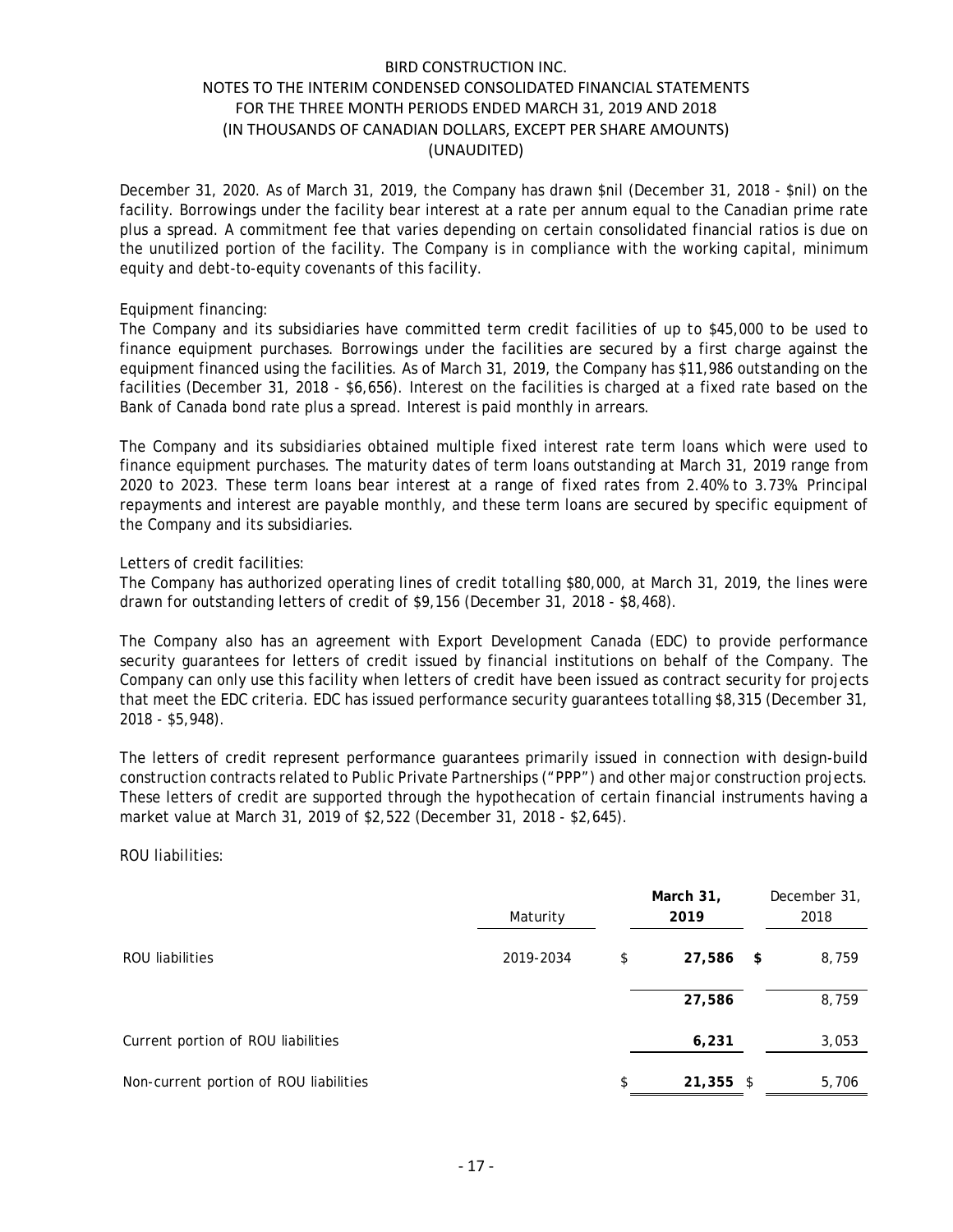Subsidiaries of the Company have established operating lease lines of credit of \$32,500 with the financing arms of major heavy equipment suppliers to finance equipment leases. Draws under these facilities are generally recognized as right of use liabilities, with the lease obligations being secured by the specific leased equipment (see note 22). At March 31, 2019, the subsidiaries had used \$6,227 under these facilities.

The following table provides details of the changes in the Company's Loans and Borrowings and ROU liabilities during the three month period ended March 31, 2019.

|                                 | Revolving<br>Credit | Equipment   |   | <b>ROU</b>  |     |         |
|---------------------------------|---------------------|-------------|---|-------------|-----|---------|
|                                 | Facility            | financing   |   | liabilities |     | Total   |
| Balance December 31, 2018       | \$<br>15,000        | \$<br>6,198 | S | 8.759       | \$  | 29,957  |
| January 1, 2019 ROU liabilities |                     |             |   | 18,270      |     | 18,270  |
| Balance January 1, 2019         | 15,000              | 6,198       |   | 27,029      |     | 48,227  |
| <b>Proceeds</b>                 |                     | 10,760      |   |             |     | 10,760  |
| Additions to ROU liabilities    |                     |             |   | 1.779       |     | 1.779   |
| Repayment                       |                     | (635)       |   | (1, 390)    |     | (2,025) |
| Interest on ROU Liabilities     |                     |             |   | 168         |     | 168     |
| Balance March 31, 2019          | \$<br>15,000        | 16,323      |   | 27,586      | \$. | 58,909  |

The aggregate amount of principal repayments and future minimum lease payments for all loans and borrowings and ROU liabilities is as follows:

|                        | Revolving<br>Credit<br>Facility | Equipment<br>financing | <b>ROU</b><br>liabilities | Total        |
|------------------------|---------------------------------|------------------------|---------------------------|--------------|
| Within 1 year          | \$                              | 5,064                  | 6,641                     | \$<br>11,705 |
| Year 2                 |                                 | 4,823                  | 6,345                     | 11,168       |
| Year 3                 | 15,000                          | 4,327                  | 4,420                     | 23,747       |
| Year 4                 |                                 | 2,109                  | 2,486                     | 4,595        |
| Year 5                 |                                 | -                      | 2,045                     | 2,045        |
| More than 5 years      |                                 |                        | 9,595                     | 9,595        |
| Balance March 31, 2019 | \$<br>15,000                    | 16,323                 | 31,532                    | \$<br>62,855 |
| Less interest          |                                 |                        | (3, 946)                  | (3,946)      |
|                        | \$<br>15,000                    | 16,323                 | 27,586                    | \$<br>58,909 |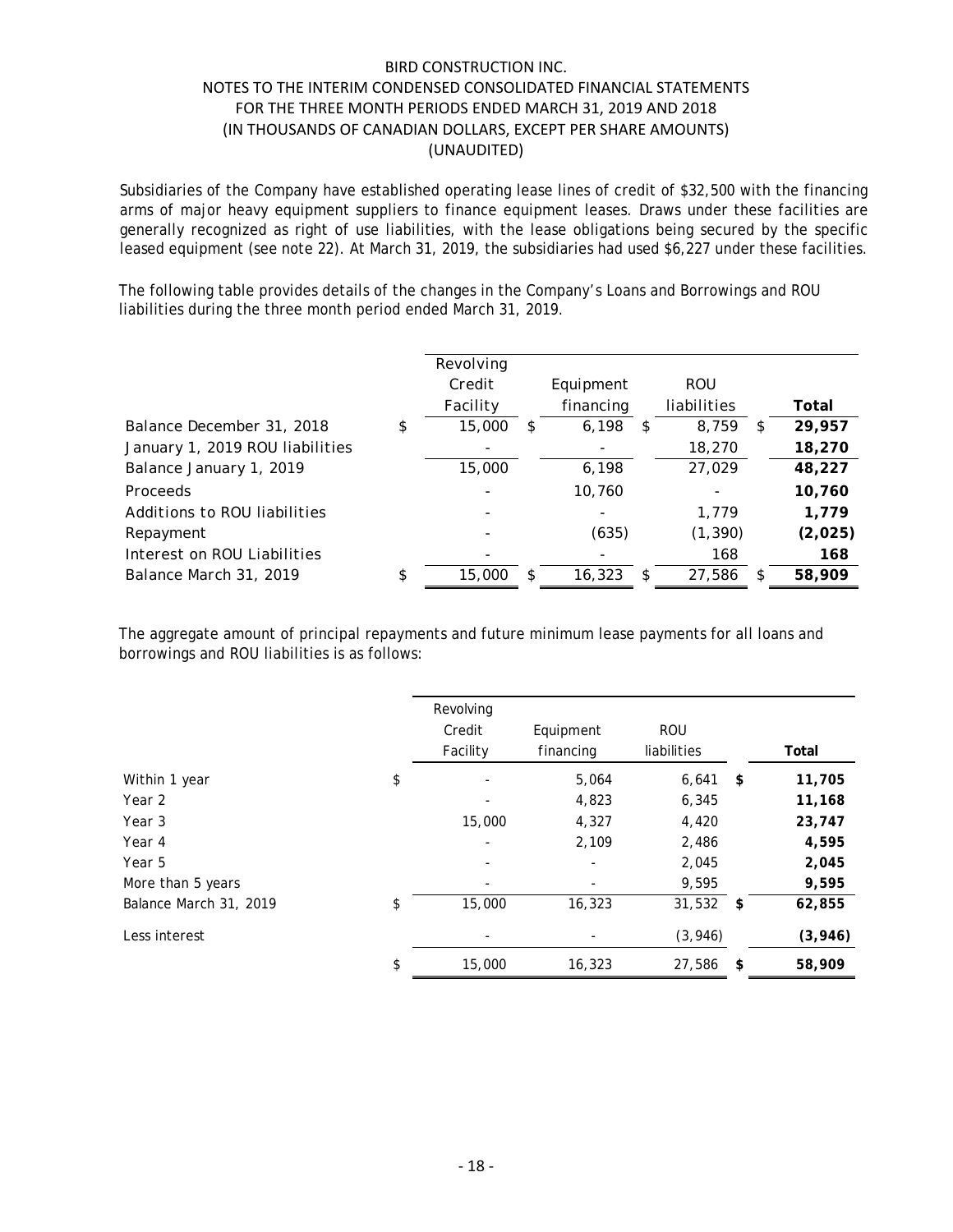## **14. Income taxes**

|                                                 | Three months ended March 31, |                |
|-------------------------------------------------|------------------------------|----------------|
|                                                 | 2019                         | 2018           |
| Provision for income taxes                      |                              |                |
| Income tax expense (recovery) is comprised of:  |                              |                |
| Current income taxes                            | \$<br>(678)                  | \$<br>1,004    |
| Deferred income taxes                           | (1, 717)                     | (3, 413)       |
|                                                 | \$<br>(2, 395)               | \$<br>(2, 409) |
| Income tax rate reconciliation                  |                              |                |
| Combined federal and provincial income tax rate | 27.3%                        | 27.3%          |
| Increases (reductions) applicable to:           |                              |                |
| Non-taxable items                               | 0.0%                         | (0.5%)         |
| Other                                           | (0.3%)                       | 0.5%           |
| Effective rate                                  | 27.0%                        | 27.3%          |

The Company's statutory tax rate is the combined federal and provincial tax rates in the jurisdictions in which the Company operates.

# **15. Other liabilities**

|                                                                             |    | March 31,<br>2019 |    | December 31,<br>2018 |
|-----------------------------------------------------------------------------|----|-------------------|----|----------------------|
| Liabilities for cash-settled share-based compensation plans (note $16(b)$ ) | \$ | 6,613             | \$ | 4,374                |
| Leasehold inducement                                                        |    | 2,159             |    | 2,224                |
| Deferred payment                                                            |    | 756               |    | 756                  |
| Total return swap derivatives (note 9)                                      |    |                   |    | 2,218                |
| Interest rate swaps                                                         |    | 105               |    | 54                   |
|                                                                             | S  | 9,633             | S  | 9,626                |
| Less: current portion - cash-settled share-based compensation plans         |    |                   |    |                      |
| (note 16(b))                                                                |    | 1,247             |    | 917                  |
| Less: current portion - leasehold inducement                                |    | 261               |    | 218                  |
| Less: current portion - deferred payment                                    |    | 756               |    | 756                  |
| Less: current portion - total return swap derivatives                       |    |                   |    | 389                  |
|                                                                             | \$ | 2,264             | \$ | 2,280                |
| Non-current portion                                                         | \$ | 7,369             | \$ | 7,346                |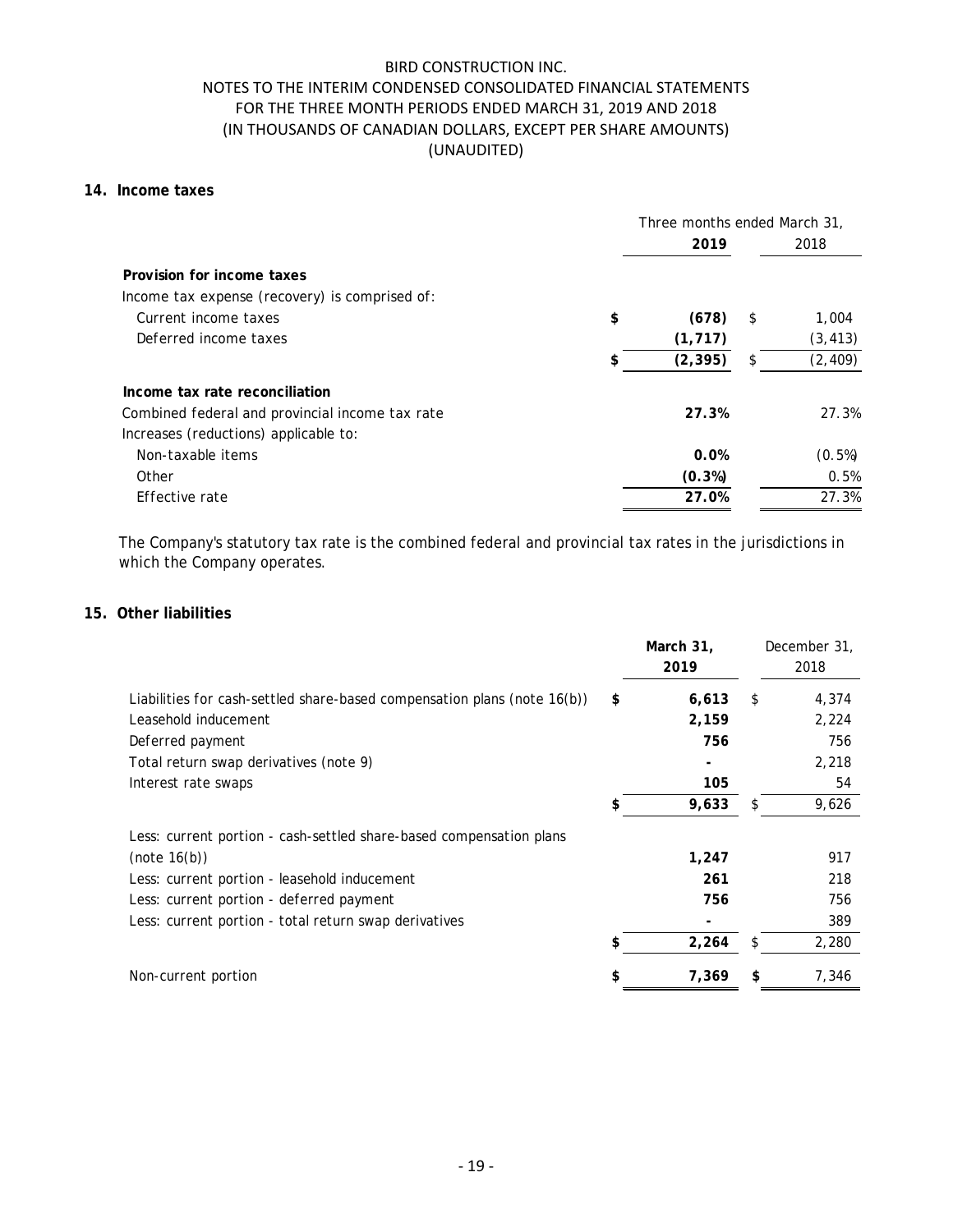### **16. Share-based compensation plans**

#### (a) Stock option plan:

Details of changes in the balance of stock options outstanding are as follows:

|                                  | Number of share<br>options outstanding | Weighted average<br>exercise price |
|----------------------------------|----------------------------------------|------------------------------------|
| Outstanding at December 31, 2018 | 490,000                                | \$<br>13.55                        |
| Expired during the period        | (390,000)                              | 13.98                              |
| Outstanding at March 31, 2019    | 100,000                                | \$<br>11.87                        |

The following table summarizes information about stock options outstanding and exercisable as at March 31, 2019: Weighted

|                       | Number of stock                   | Number of stock        |                   | Weighted<br>average fair |                 | Remaining                   |
|-----------------------|-----------------------------------|------------------------|-------------------|--------------------------|-----------------|-----------------------------|
|                       | options issued and<br>outstanding | options<br>exercisable | Exercise<br>price | value of the<br>option   | Expiry date     | contractual life<br>(years) |
| January 1, 2015 Grant | 100,000                           | 100,000                | 11.87             | 1.16                     | January 1, 2022 | 2.8                         |

All outstanding options have fully vested. There was no stock-based compensation expense recognized during the three month period ended March 31, 2019. This compares to an expense of \$2 during the first quarter of 2018.

(b) Medium term incentive plan ("MTIP"), Equity incentive plan ("EIP") and Deferred share unit plan ("DSU Plan"):

|                                                             | March 31,<br>2019 | December 31,<br>2018 |
|-------------------------------------------------------------|-------------------|----------------------|
| MTIP liability                                              | \$<br>1,695       | \$<br>1,226          |
| EIP liability                                               | 2,289             | 1,336                |
| DSU liability                                               | 2,629             | 1,812                |
| Liabilities for cash-settled share-based compensation plans | \$<br>6,613       | \$<br>4,374          |
| Less: current portion - MTIP liability                      | 1,247             | 917                  |
|                                                             | \$<br>1,247       | \$<br>917            |
| Non-current portion                                         | \$<br>5,366       | \$<br>3,457          |

The Company has recognized a gain of \$2,445 on its TRS derivatives for the three month period ended March 31, 2019 (March 31, 2018 - \$1,600 loss).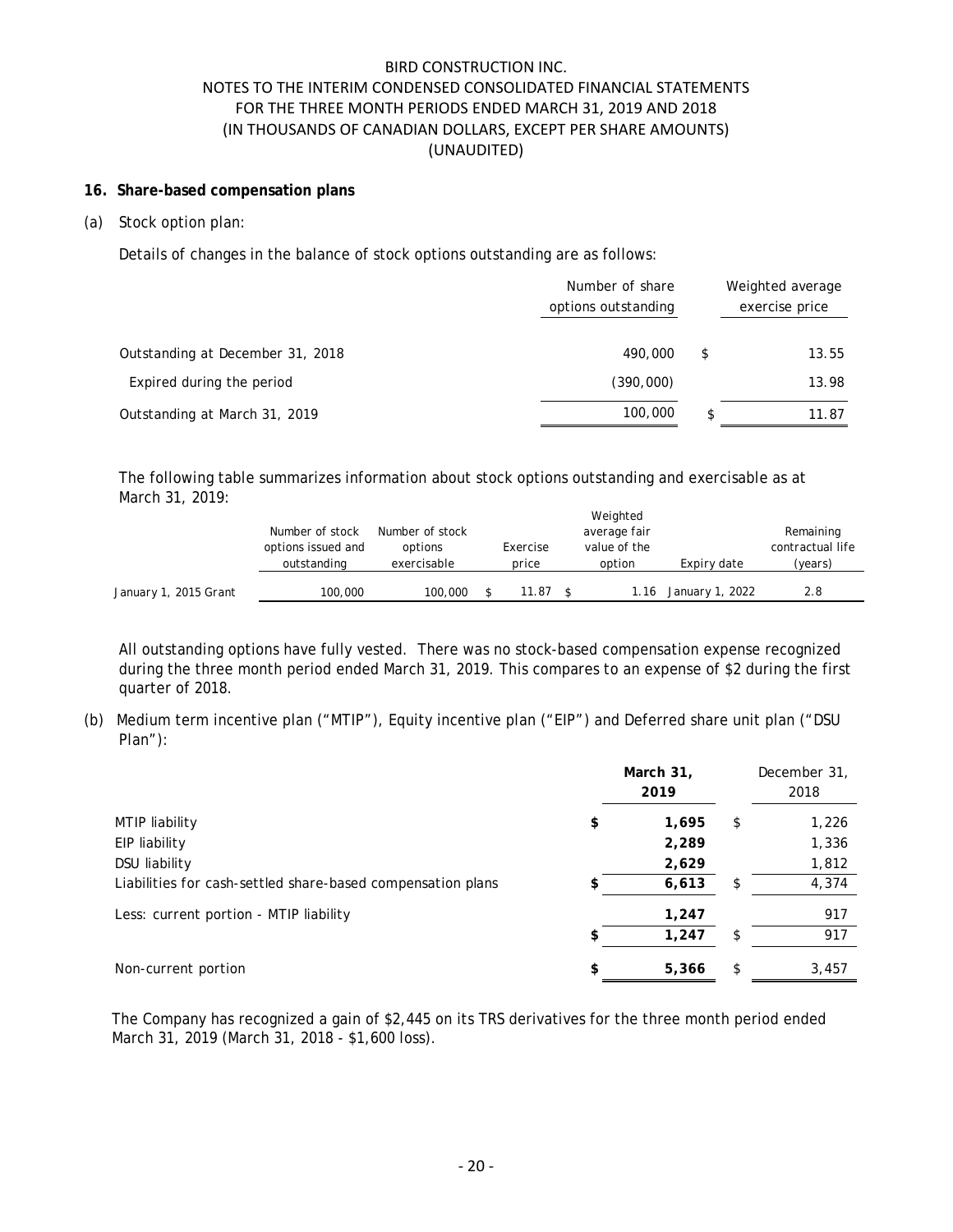### **17. Shareholders' capital**

The Company is authorized to issue an unlimited number of common shares and has 42,516,853 issued and outstanding common shares as at March 31, 2019. The Company is authorized to issue preference shares in series with rights set by the Board of Directors, up to a balance not to exceed 35% of the outstanding common shares.

|                                               | Number of shares | Amount |        |  |
|-----------------------------------------------|------------------|--------|--------|--|
| Balance, March 31, 2019 and December 31, 2018 | 42,516,853       |        | 42,527 |  |

### **18. Earnings per share**

Details of the calculation of earnings per share are as follows:

|                                                    | Three months ended March 31, |            |    |            |
|----------------------------------------------------|------------------------------|------------|----|------------|
|                                                    |                              | 2019       |    | 2018       |
| Profit (loss) attributable to shareholders (basic  |                              |            |    |            |
| and diluted)                                       |                              | (6, 466)   | \$ | (6,408)    |
| Average number of common shares outstanding        |                              | 42,516,853 |    | 42,516,853 |
| Effect of stock options on issue                   |                              |            |    |            |
| Weighted average number of common shares (diluted) |                              | 42,516,853 |    | 42,516,853 |
| Basic and diluted earnings (loss) per share        |                              | (0.15)     |    | (0.15)     |

At March 31, 2019, 100,000 options (December 31, 2018 - 490,000 options) were excluded from the diluted weighted average number of common shares calculation as their effect would have been anti-dilutive.

## **19. Provisions**

|                           |   | March 31,<br>2019 | December 31,<br>2018 |  |
|---------------------------|---|-------------------|----------------------|--|
| Warranty claims and other | S | 6.994             | 6,666                |  |
| Legal claims              |   | 2,684             | 1,927                |  |
|                           | S | 9.678             | 8,593                |  |

Various claims and litigation arise in the normal course of the construction business. It is management's opinion that adequate provision has been made for any potential settlements relating to such matters and that they will not materially affect the financial position or future operations of the Company.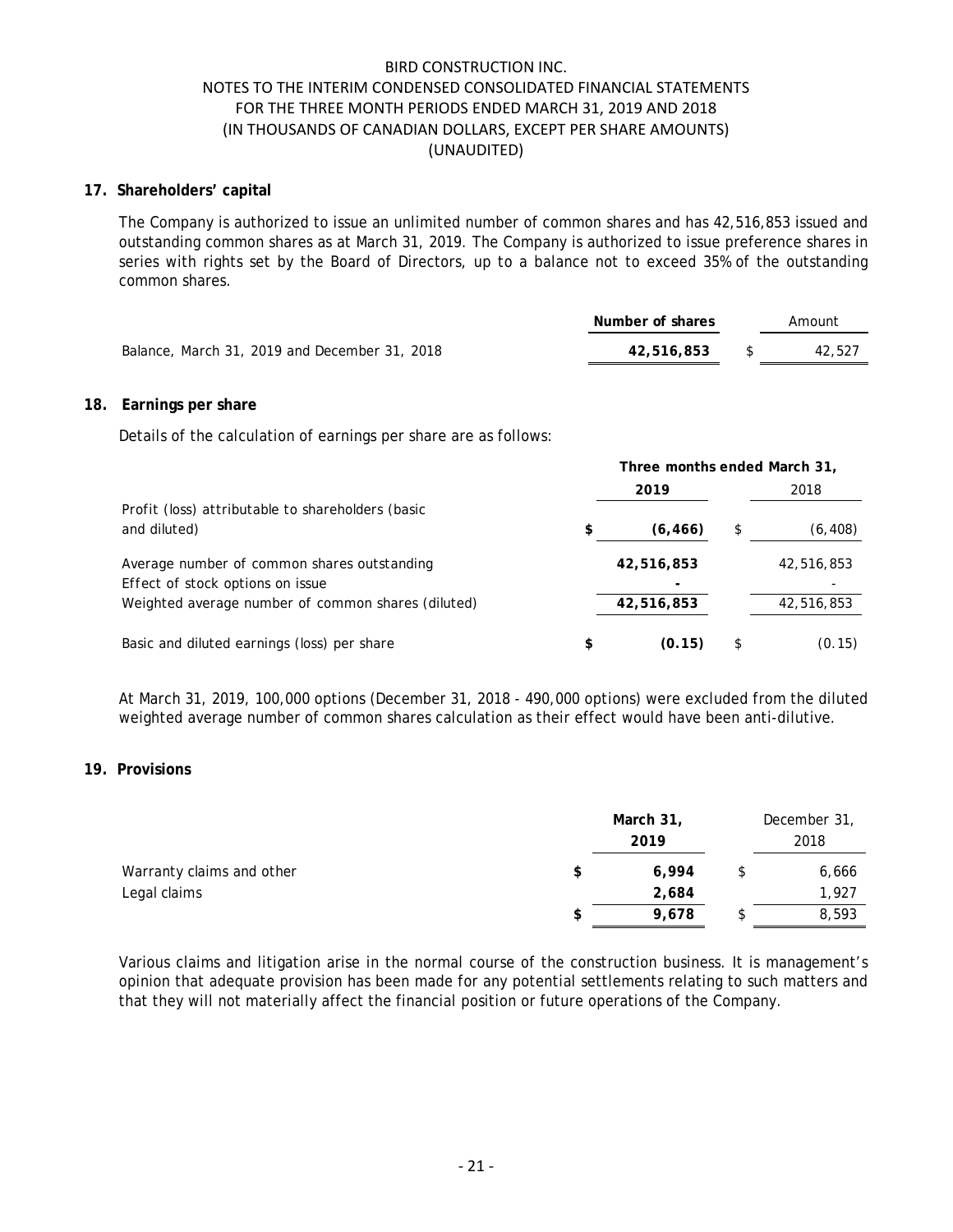### **20. Finance income**

|                 | Three months ended March 31, |      |  |      |  |
|-----------------|------------------------------|------|--|------|--|
|                 |                              | 2019 |  | 2018 |  |
| Interest income |                              | 578  |  | 326  |  |
|                 |                              | 578  |  | 326  |  |

### **21. Finance and other costs**

|                                                     | Three months ended March 31, |       |  |      |
|-----------------------------------------------------|------------------------------|-------|--|------|
|                                                     |                              | 2019  |  | 2018 |
| Interest on loans and borrowings                    | S                            | 414   |  | 340  |
| Interest on ROU liabilities                         |                              | 223   |  |      |
| Loss on interest rate swaps (note 7 and note 15)    |                              | 459   |  | 84   |
| Interest on non-recourse project financing (note 7) |                              | 221   |  | 313  |
| Other                                               |                              | 135   |  | 208  |
|                                                     |                              | 1,452 |  | 945  |

For the prior period certain borrowing costs included in general and administrative expenses were reclassified to finance and other costs to conform to the presentation adopted in the current period.

## **22. Commitments and contingencies**

(a) Commitments:

Outstanding surety lien bonds issued on behalf of the Company in connection with liens by subcontractors and suppliers at March 31, 2019 totalled \$57,849 (December 31, 2018 - \$43,301).

The Company has acquired minority equity interests in a number of PPP concession entities (note 10), which requires the Company to make \$5,859 in future capital injections. These commitments have been secured by letters of credit totalling \$5,859 (December 31, 2018 - \$5,859).

(b) Contingencies:

The Company is contingently liable for the usual contractor's obligations relating to performance and completion of construction contracts. These include the Company's contingent liability for the performance obligations of its subcontractors. Where possible and appropriate, the Company obtains performance bonds, subcontract/supplier insurance or alternative security from subcontractors. However, where this is not possible, the Company is exposed to the risk that subcontractors will fail to meet their performance obligations. In that eventuality, the Company would be obliged to complete the subcontractor's contract, generally by engaging another subcontractor, and the cost of completing the work could exceed the original subcontract price. The Company makes appropriate provisions in the financial statements for all known liabilities relating to subcontractor defaults.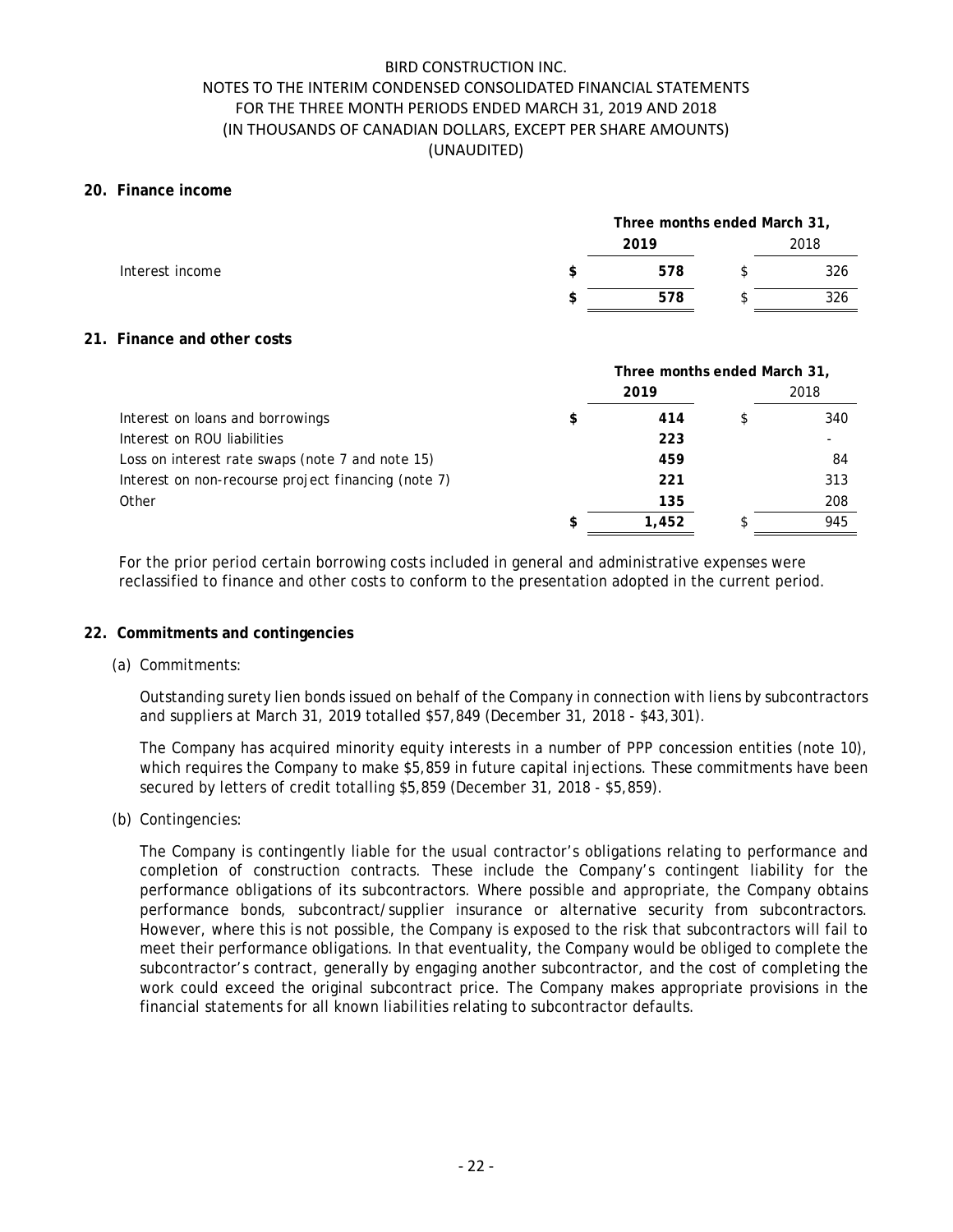### **23. Other cash flow information**

|                                                                      | Three months ended March 31, |    |           |
|----------------------------------------------------------------------|------------------------------|----|-----------|
|                                                                      | 2019                         |    | 2018      |
| Changes in non-cash working capital relating to operating activities |                              |    |           |
| Accounts receivable                                                  | \$<br>23.069                 | \$ | 1,863     |
| Contract assets                                                      | (4, 475)                     |    | (6, 862)  |
| Contract assets - alternative finance projects                       | (4, 162)                     |    | (7, 785)  |
| Prepaid expenses                                                     | (76)                         |    | 127       |
| Inventory and other assets                                           | 157                          |    | 24        |
| Accounts payable                                                     | (82, 859)                    |    | (30, 308) |
| Contract liabilities                                                 | 15,035                       |    | 6,456     |
| Provisions                                                           | 1,085                        |    | 502       |
| Medium term incentive plan and other                                 |                              |    | (518)     |
|                                                                      | \$<br>(52, 226)              | \$ | (36, 501) |

Contract assets - alternative finance project changes are driven by design build finance projects. Refer to note 7 for loan proceeds to fund contract assets - alternative finance projects.

|                                              | March 31,    | December 31, |
|----------------------------------------------|--------------|--------------|
|                                              | 2019         | 2018         |
| Cash and cash equivalents                    |              |              |
| Cash                                         | \$<br>53.767 | 113,993      |
| Cash held for joint operations               | 47.997       | 43,158       |
| Bankers' acceptances and short-term deposits | 5.377        | 1.769        |
|                                              | 107.141      | 158,920      |

Cash, bankers' acceptances and short-term deposits include restricted cash and cash equivalents that were deposited as collateral for letters of credit issued by the Company. As such, these amounts are not available for general operating purposes.

| Restricted cash and cash equivalents                                  |       |     |       |
|-----------------------------------------------------------------------|-------|-----|-------|
| Cash and cash equivalents held to support letters of credit (note 13) | 2.522 | -SS | 2.645 |
| Cash deposited in restricted accounts for special projects (note 7)   | 2.122 |     | 1.870 |
|                                                                       | 4.644 |     | 4.515 |

## Support for Letters of Credit:

In the normal course of business, the Company issues letters of credit on certain projects to guarantee its performance. These projects are typically design-build contracts relating to PPP arrangements and other major construction projects. In certain instances, the letters of credit are supported by the hypothecation of cash and cash equivalents that are not available for general corporate purposes (note 13).

#### Blocked Accounts:

The terms of non-recourse project financing require scheduled loan advances to be deposited in a blocked bank account which cannot be accessed directly by the Company for general corporate purposes. Upon recommendation by the lender's technical advisor, cash is released monthly from the blocked account and paid to the Company based on the progress made on the related construction project. Once PPP projects that only involve short term financing reach final completion and the debt is repaid, any remaining amounts in the project accounts become unrestricted and available for general corporate purposes.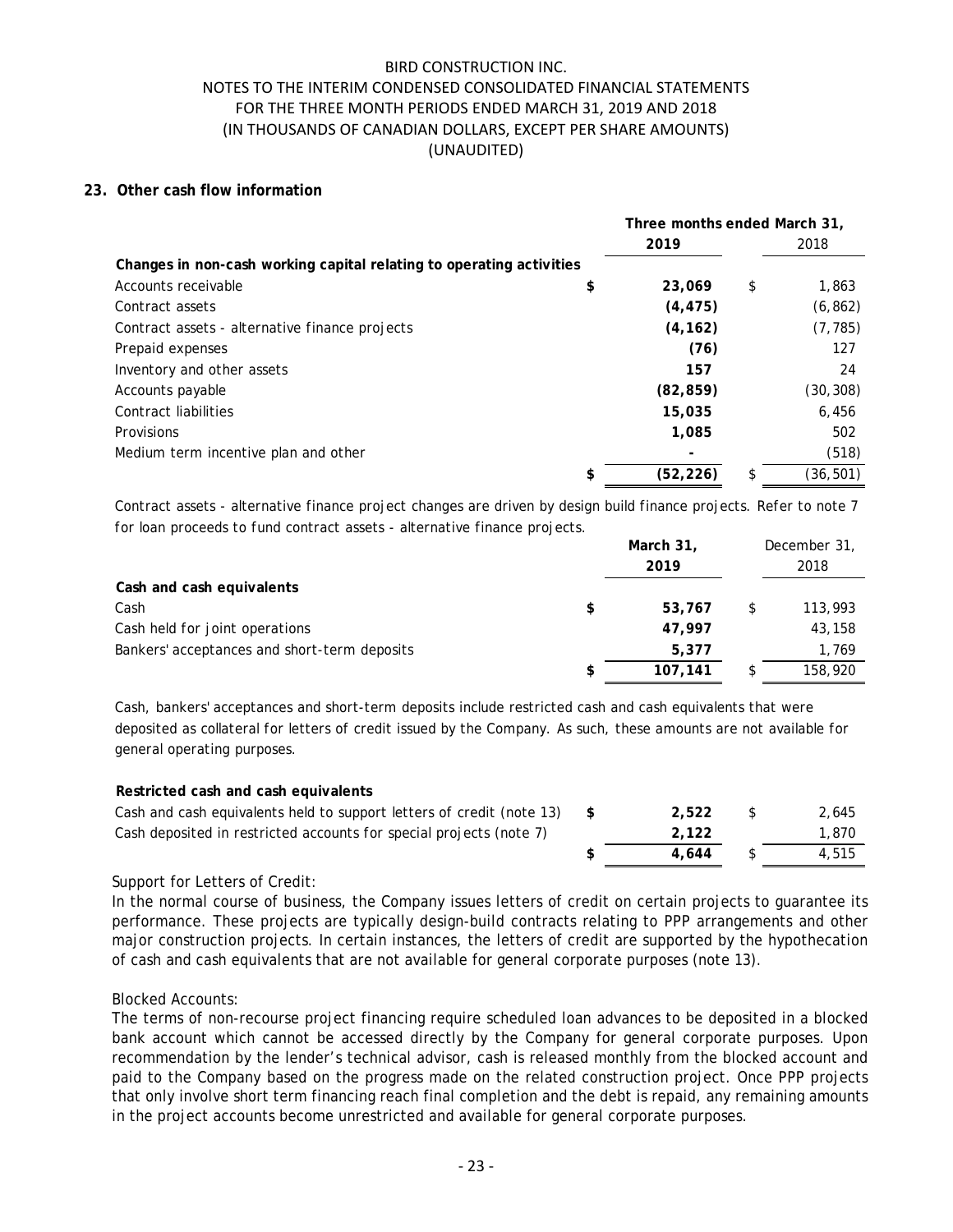**March 31,** 

December 31,

### **24. Financial instruments**

### **A. Classification and fair value of financial instruments:**

|                                                            | March 31,        |     | December 31, |
|------------------------------------------------------------|------------------|-----|--------------|
|                                                            | 2019             |     | 2018         |
| Financial instruments at fair value through profit or loss |                  |     |              |
| Non-recourse project financing - interest rate swaps       | \$<br>(1,021)    | \$  | (613)        |
| Interest rate swaps                                        | (105)            |     | (54)         |
| <b>TRS</b> derivatives                                     | 227              |     | (2, 218)     |
|                                                            | \$<br>(899)      | \$  | (2, 885)     |
| <b>Financial assets and financial liabilities</b>          |                  |     |              |
| <b>Financial assets</b>                                    |                  |     |              |
| Cash and cash equivalents                                  | \$<br>107,141    | \$  | 158,920      |
| Accounts receivable                                        | 314,636          |     | 337,663      |
| Other non-current assets                                   | 6,059            |     | 6,852        |
| Short-term investments                                     |                  |     | 1,705        |
|                                                            | \$<br>427,836    | \$. | 505,140      |
| <b>Financial liabilities</b>                               |                  |     |              |
| Accounts payable                                           | \$<br>(300, 530) | \$  | (383, 608)   |
| Dividends payable to shareholders                          | (1, 382)         |     | (1, 382)     |
| Non-recourse project financing - loan facilities (note 7)  | (15, 873)        |     | (11, 211)    |
| Loans and borrowings                                       | (31, 323)        |     | (21, 198)    |
| Right-of-use liabilities                                   | (27, 586)        |     | (8, 759)     |
| Deferred payment                                           | (756)            |     | (756)        |
|                                                            | \$<br>(377, 450) | \$  | (426, 914)   |
| <b>Total financial instruments</b>                         | \$<br>49,487     | \$  | 75,341       |

The fair value of the loans and borrowings approximate their carrying values on a discounted cash flow basis as the majority of these obligations bear interest at market rates. The fair values of the remaining financial instruments approximate their carrying value due to their relatively short periods to maturity.

### **B. Risk Management:**

In the normal course of business, the Company is exposed to several risks related to financial instruments that can affect its operating performance. These risks and the actions taken to manage them are as follows:

i. Credit Risk:

Credit risk relates to the risk of financial loss to the Company if a customer or counterparty to a financial instrument fails to meet their contractual obligation.

With respect to accounts receivable, concentration of credit risk is limited due to the geographic dispersion of revenues and a diversified customer base. Before entering into any construction contract and during the course of the construction project, the Company goes to considerable lengths to satisfy itself that the customer has adequate resources to fulfil its contractual payment obligations as construction work is completed. If a customer was unable or unwilling to pay the amount owing, the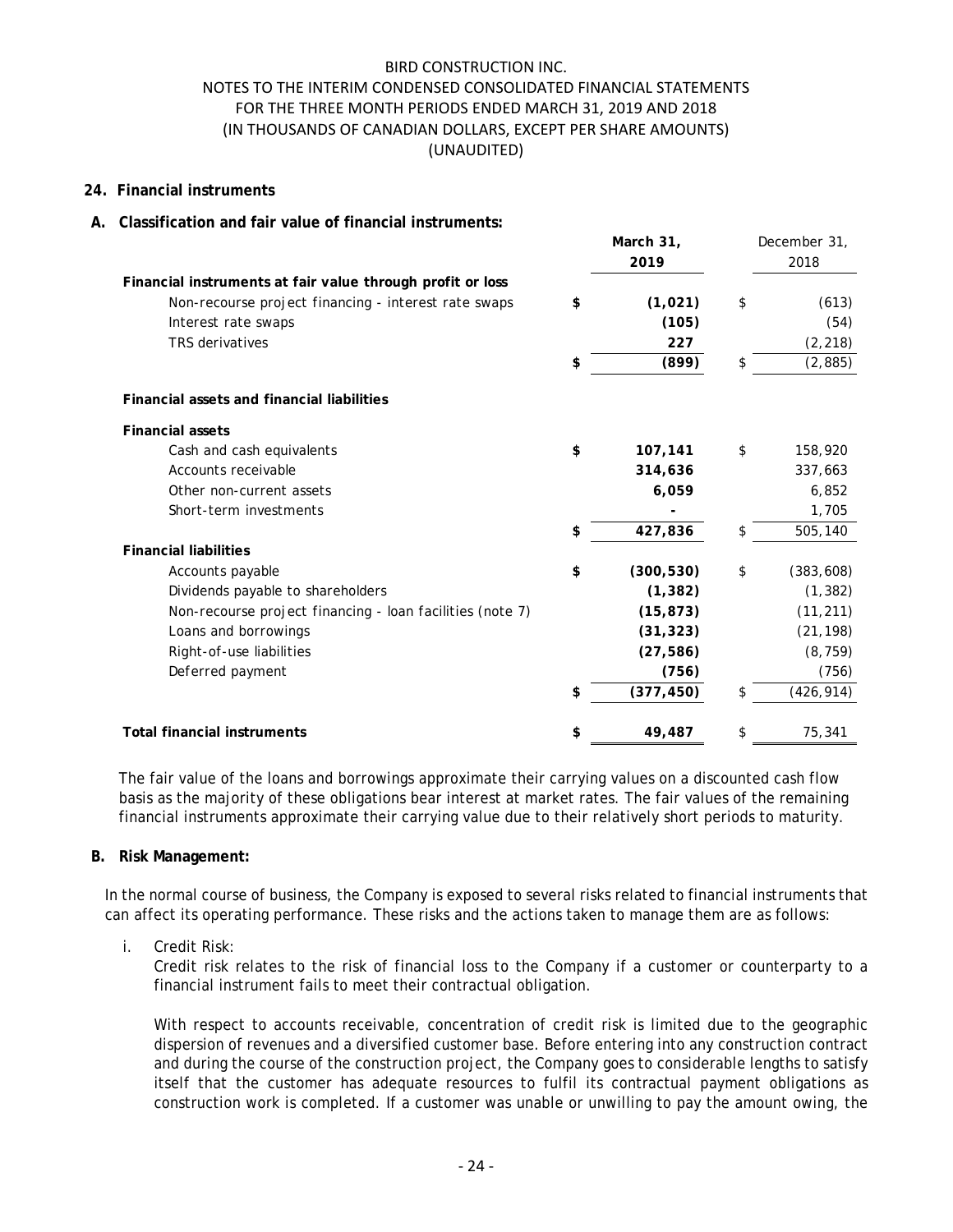Company will generally have a right to register a lien against the project that will normally provide some security that the amount owed would be realized.

Bankers' acceptances, short-term deposits and short-term investments are subject to minimal credit risk as they are placed with only major Canadian financial institutions. As is reasonably practical, these investments are placed with several different Canadian financial institutions, thereby reducing the Company's exposure to a default by any one financial institution.

Accounts receivable outstanding for greater than 90 days and considered past due by the Company's management represent 11.7% (December 31, 2018 – 13.0%) of the balance of progress billings on construction contracts receivable at March 31, 2019. Management has recorded an allowance of \$1,271 (December 31, 2018 - \$1,271) against these past due receivables, net of amounts recoverable from others.

|                         | Amounts past due |  |          |    |           |              |
|-------------------------|------------------|--|----------|----|-----------|--------------|
|                         | Up to $12$       |  | Over 12  |    | March 31, | December 31, |
|                         | months           |  | months   |    | 2019      | 2018         |
| Trade receivables       | 10,485           |  | 14,475   |    | 24,960    | 28,847       |
| Impairment              | $\blacksquare$   |  | (1, 271) |    | (1, 271)  | (1, 271)     |
| Total trade receivables | 10,485           |  | 13,204   | \$ | 23,689    | 27,576       |

The movement in the allowance for impairment in respect of loans and receivables during the period was as follows:

|                              | March 31, |                | December 31, |  |
|------------------------------|-----------|----------------|--------------|--|
|                              |           | 2018           |              |  |
| Balance, beginning of period |           | 1,271          | 1,672        |  |
| Impairment loss recognized   |           |                | 140          |  |
| Amounts written off          |           | $\blacksquare$ | (396)        |  |
| Impairment loss reversed     |           | $\blacksquare$ | (145)        |  |
|                              |           | 1,271          | 1,271        |  |

#### ii. Liquidity risk:

Liquidity risk relates to the risk that the Company will not be able to meet its financial obligations as they fall due.

The Company has working capital of \$61,097 which is available to support surety requirements related to construction projects. As a component of working capital, the Company maintains significant balances of cash and cash equivalents and investments in liquid securities. These investments, less \$2,522 hypothecated to support outstanding letters of credit and \$2,122 held in blocked accounts, are available to meet the financial obligations of the Company as they come due.

The Company has a committed line of credit of \$85,000 available to finance operations and issue letters of credit. As at March 31, 2019, the Company has drawn \$15,000 on the facility and has \$24,017 letters of credit outstanding on the facility. The Company has a committed revolving term loan facility totalling \$35,000 for the purpose of financing acquisitions and for working capital advances in support of major projects. The facility matures on December 31, 2020. As of March 31, 2019, the Company has drawn \$nil on the facility. Also, the Company and its subsidiaries have \$45,000 in equipment facilities, of which \$11,986 is outstanding at March 31, 2019. Subsidiaries of the Company have established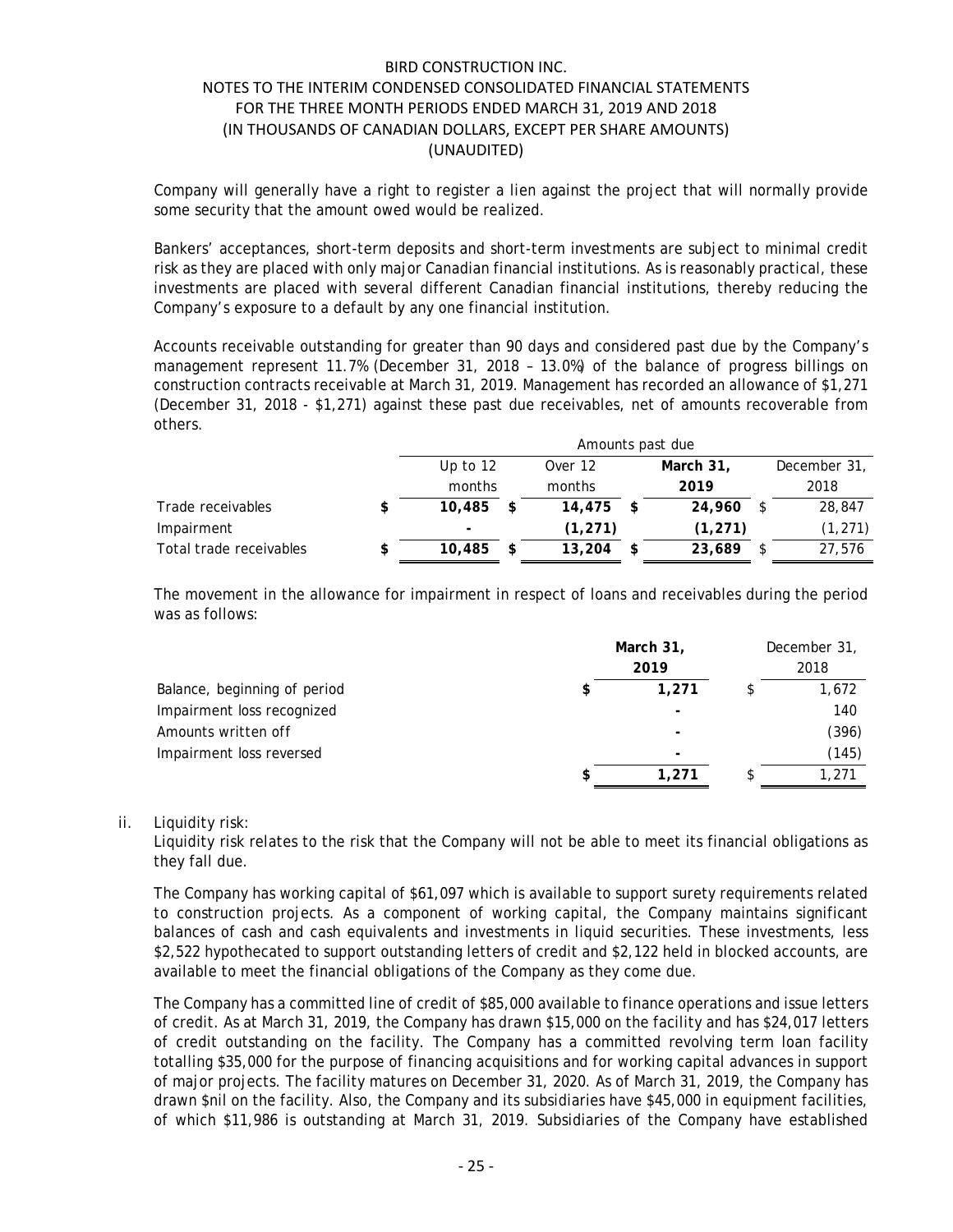operating lease lines of credit for \$32,500 with the financing arms of major heavy equipment suppliers to finance operating equipment leases. At March 31, 2019, the subsidiaries have used \$6,227 under these facilities. In addition, the Company has lines of credit totalling \$80,000 available for issuing letters of credit for which \$9,156 was drawn at March 31, 2019. Additional draws on this line require hypothecation of additional securities or cash deposits. Cash collateralization may not be required for certain letters of credit with an export component as the Company has entered into an agreement with EDC to provide performance security guarantees for letters of credit issued that meet their criteria. The Company believes it has access to sufficient funding through the use of these facilities to meet foreseeable operating requirements.

Principal repayments due on the loans and borrowings and non-recourse project financing are disclosed in notes 13 and 7, respectively. As disclosed in notes 15 and 16, payments required pursuant to the Company's MTIP granted in 2016, 2017 and 2018 are due on the vesting dates of November 2019, November 2020 and November 2021, respectively, or upon retirement, if earlier. Payments pursuant to the Company's EIP granted in 2017 and 2018 are due by December 2020 and December 2021 respectively. Payments pursuant to the Company's DSU Plan are cash settled when the eligible Director ceases to hold any position within the Company.

### iii. Market risk:

Market risk is the risk that changes in market prices, such as interest rates and equity prices, will affect the Company's income or the value of its holdings in liquid securities.

At March 31, 2019, the interest rate profile of the Company's long-term debt and non-recourse project financing was as follows:

|                                                         | March 31, |
|---------------------------------------------------------|-----------|
|                                                         | 2019      |
| Fixed-rate facilities                                   | 16,323    |
| Variable-rate facilities                                | 15,000    |
| Non-recourse project financing facilities               | 16,844    |
| Total long-term debt and non-recourse project financing | 48,167    |

Interest rate risk is the risk that the fair value of future cash flows of a financial instrument will fluctuate because of changes in market interest rates. The Company is exposed to interest rate risk to the extent that its credit facilities and TRS derivatives are based on variable rates of interest. The Company has the option to convert all variable-rate term facilities to fixed-rate term facilities. Interest rate risk on the non-recourse project financing is managed with the objective of reducing the cash flow interest rate risk through the use of interest rate swaps.

As at March 31, 2019, a one percent change in the interest rate applied to the Company's variable rate long-term debt will change annual income before income taxes by approximately \$150.

The Company has certain share-based compensation plans, whereby the values are based on the common share price of the Company. The Company has fixed a portion of the settlement costs of these plans by entering into various TRS derivatives maturing between 2019 and 2022. The TRS derivatives are not designated as a hedge. The change in the value of the TRS derivatives is recorded each quarter based on the difference between the fixed price and the market price of the Company's common shares at the end of each quarter.